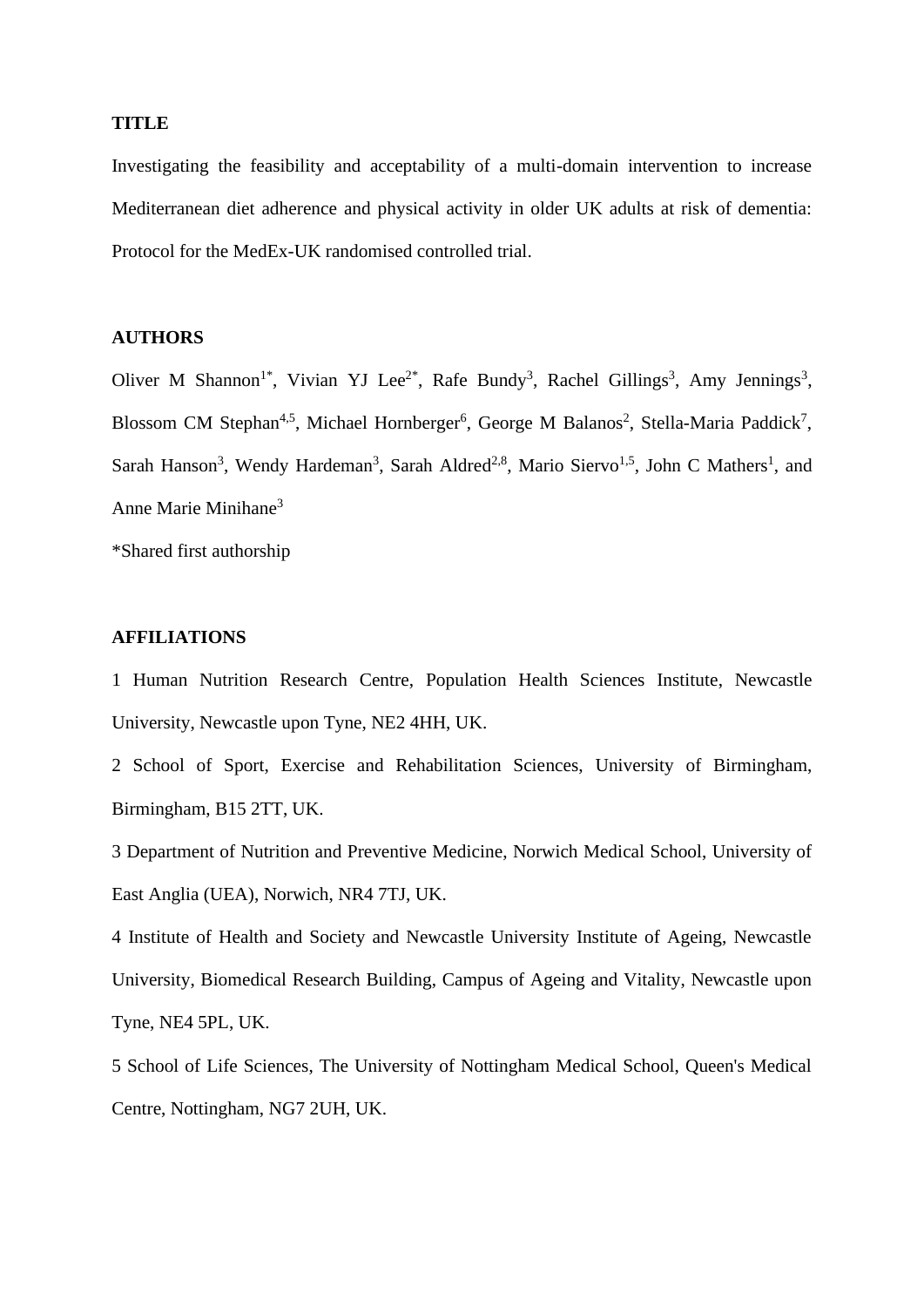6 Norwich Medical School, University of East Anglia, Norwich Research Park, Norwich, NR4 7TJ, UK.

7 Northumbria Healthcare NHS Foundation Trust, North Tyneside General Hospital and Institute of Neuroscience, Newcastle University, Newcastle upon Tyne, NE27 0QJ, UK.

8 Centre for Human Brain Health, College of Life and Environmental Sciences, University of Birmingham, B15 2TT, UK.

# **CORRESPONDENCE:**

Name: Prof. Anne Marie Minihane Email: [A.Minihane@UEA.ac.uk\)](mailto:A.Minihane@UEA.ac.uk) Telephone: 01603592389

**Word count:** 4268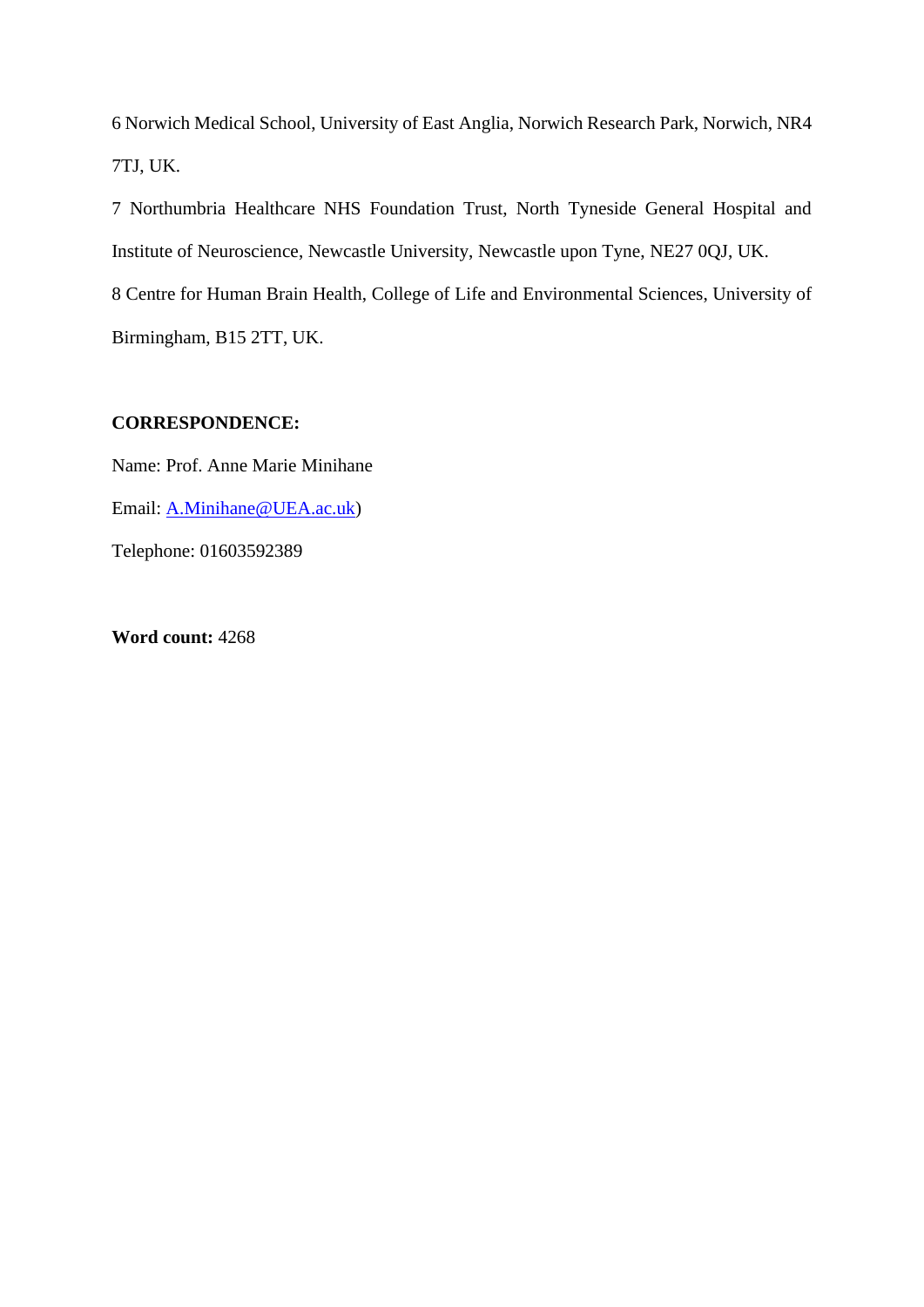#### **ABSTRACT**

# **Introduction**

Dementia prevalence continues to increase, and effective interventions are needed to prevent, delay, or slow its progression. Higher adherence to the Mediterranean diet (MedDiet) and increased physical activity (PA) have been proposed as strategies to facilitate healthy brain ageing and reduce dementia risk. However, to date, there have been no dementia prevention trials in the UK focused on combined dietary and PA interventions. This study aims to: 1) assess the feasibility and acceptability of a multi-domain intervention for dementia risk reduction in an 'at risk' UK cohort; 2) evaluate behaviour change responses to the intervention; and, 3) provide information on cognitive, neurological, vascular and physiological outcomes to inform the design of a follow-on, full-scale efficacy trial.

## **Methods**

One hundred and eight participants aged 55-74 years with a QRISK2 score of  $\geq$ 10% will be recruited to take part in this 24-week multi-site study. Participants will be randomised into three parallel arms: 1) Control; 2) MedDiet; 3) MedDiet+PA. The study will apply a personalised, multi-domain intervention to increase MedDiet adherence and/or PA levels in older adults at risk of dementia. Diet and PA will be monitored prior to, during, and following the intervention. Feasibility and acceptability of our multi-domain intervention will be assessed in addition to measures of cognitive function (extended Neuropsychological Test Battery), brain structure/perfusion (MRI), vascular function (blood pressure and endothelial function) and physiological changes (blood, urine and faecal) prior to, and following, the intervention.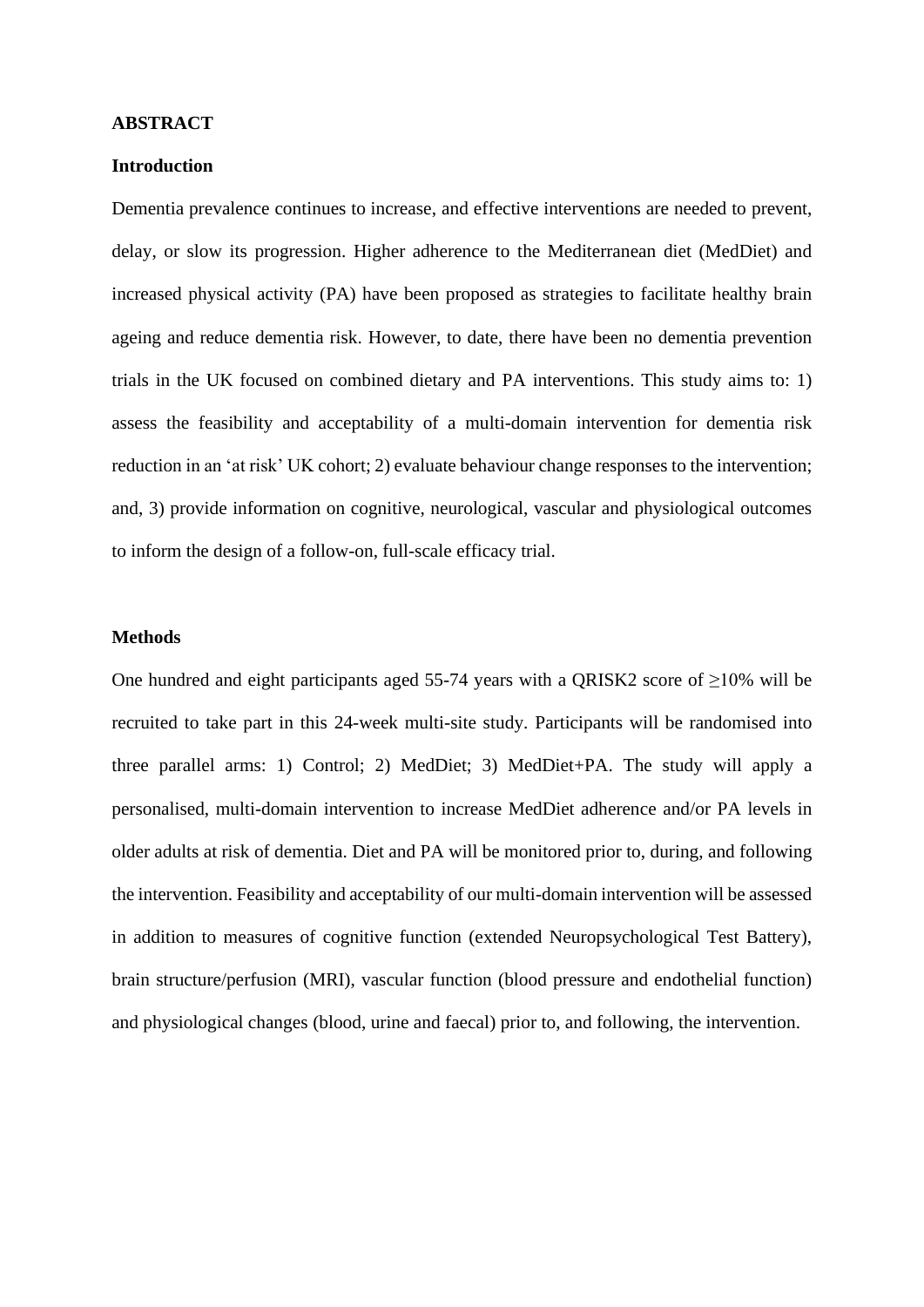# **Discussion**

This trial will provide insights into the feasibility and acceptability of a multi-domain intervention for dementia risk reduction in an 'at risk' UK cohort.

# **Ethics and dissemination**

The study has received NHS REC and HRA approval (18/NI/0191). Findings will be disseminated via conference presentations and peer-reviewed publications.

**Trial registration number:** ClinicalTrials.gov NCT03673722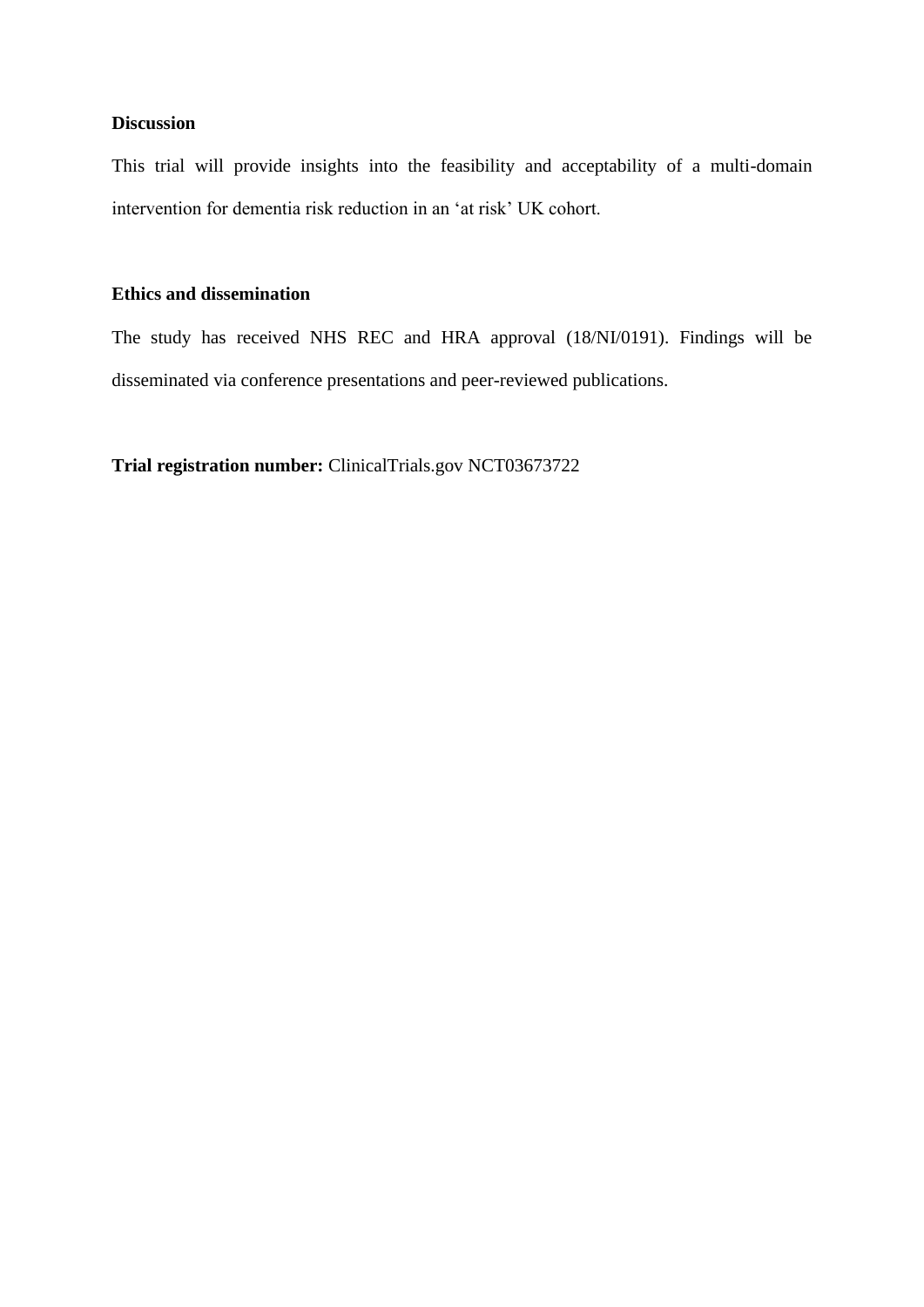# **STRENGTHS AND LIMITATIONS OF THIS STUDY**

- MedEx-UK is the first feasibility and acceptability study of a Mediterranean diet (MedDiet) alone or in combination with physical activity (PA) intervention for dementia risk reduction in an 'at-risk' UK cohort.
- This study will provide detailed information on behavioural (dietary and objective measures of PA), cognitive, neurological, vascular and physiological outcomes to inform the design of a follow-on, full-scale efficacy trial.
- The study intervention is informed by evidence synthesis and was designed with input from patients and members of the public.
- It is not possible to blind participants to their experimental condition, and results may be influenced by expectation bias.
- It is beyond the scope of this trial to include a PA only arm so that the effects of PA alone cannot be elucidated.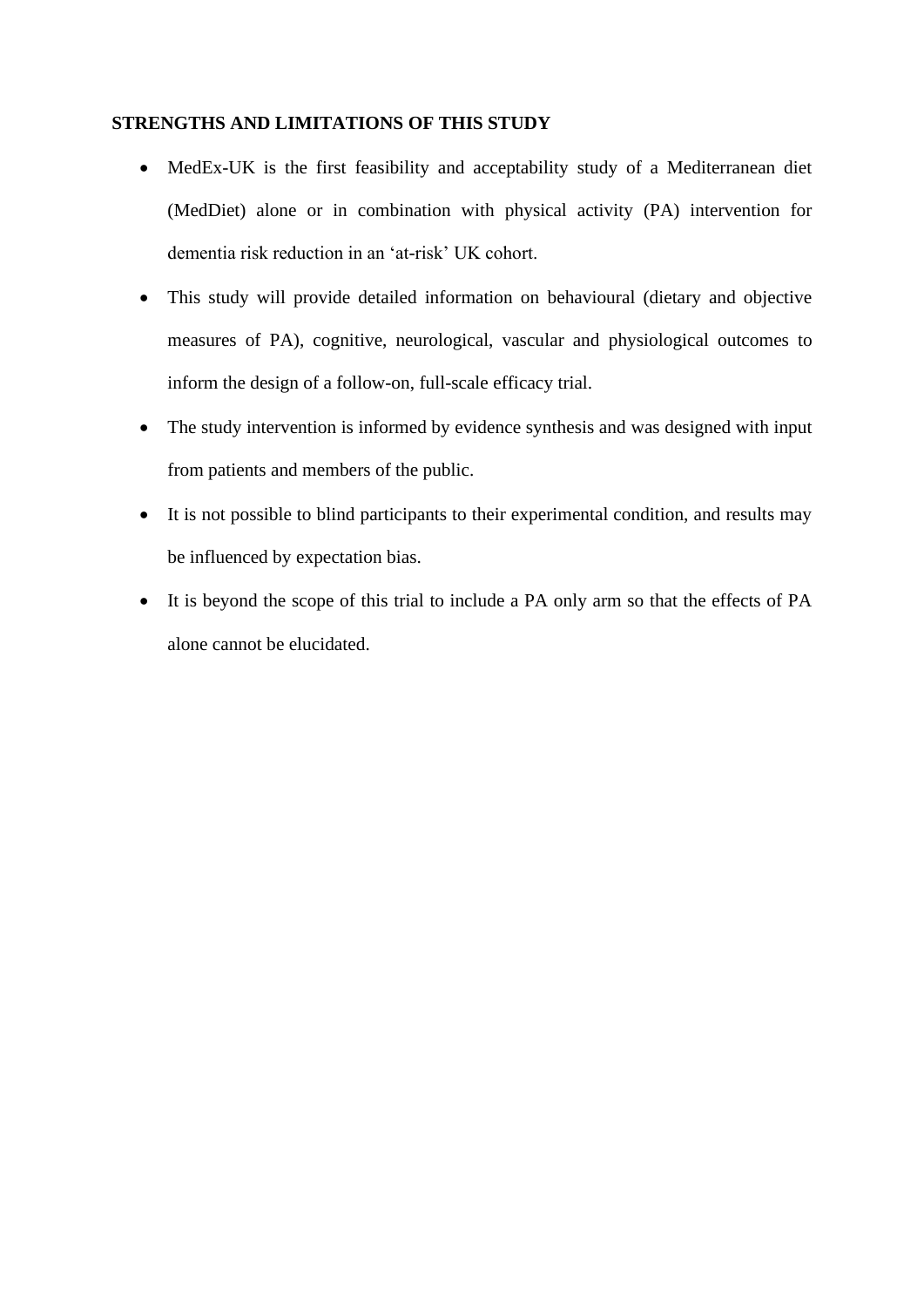#### **INTRODUCTION**

The worldwide prevalence of dementia continues to increase – an effect driven by expanding and ageing populations. Current estimates suggest that around 50 million individuals worldwide have dementia, with this figure forecast to increase to around 82 million by 2030 and 152 million by 2050 [1]. In England and Wales, dementia is the first and second leading cause of death in women and men, respectively, responsible for 16.7 % and 8.9 % of total mortality in 2018 [2]. Considering the health and social care burden and financial cost of dementia, estimated to be £26.3 billion (£32,250 per affected person) in the UK in 2014 [3], identifying ways to prevent, delay, or slow the progression of dementia is a major public health and research priority [4]. There is no cure for dementia, and there are few pharmacological options to improve symptoms [5]. However, an increasingly large body of evidence indicates that modifiable behaviours such as diet and physical activity (PA) could play an important role in preventing or delaying dementia onset [4,6]. Delaying the onset by 2 or 5 years is estimated to reduce the number of dementia cases by 19% and 33%, respectively, by 2050, with a lower prevalence of severe dementia [7].

The Mediterranean dietary pattern (MedDiet) is one of the healthiest dietary patterns and is characterised by high intakes of vegetables, fruits, nuts, seeds, and whole grains. Fish and other seafood are consumed at least twice per week, whilst red meat and confectionery are consumed infrequently. Olive oil is the principal cooking fat, whilst red wine is consumed in moderation with meals [8,9]. Several prospective cohort studies have reported reduced brain atrophy, better cognitive function and reduced risk of dementia, including Alzheimer's disease, with higher MedDiet adherence [10,11]. Adherence to a Mediterranean diet was identified to play a key role in dementia prevention, intervention and care by the Lancet commission [11]. Moreover, evidence from the Prevención con Dieta Mediterránea (PREDIMED) randomised controlled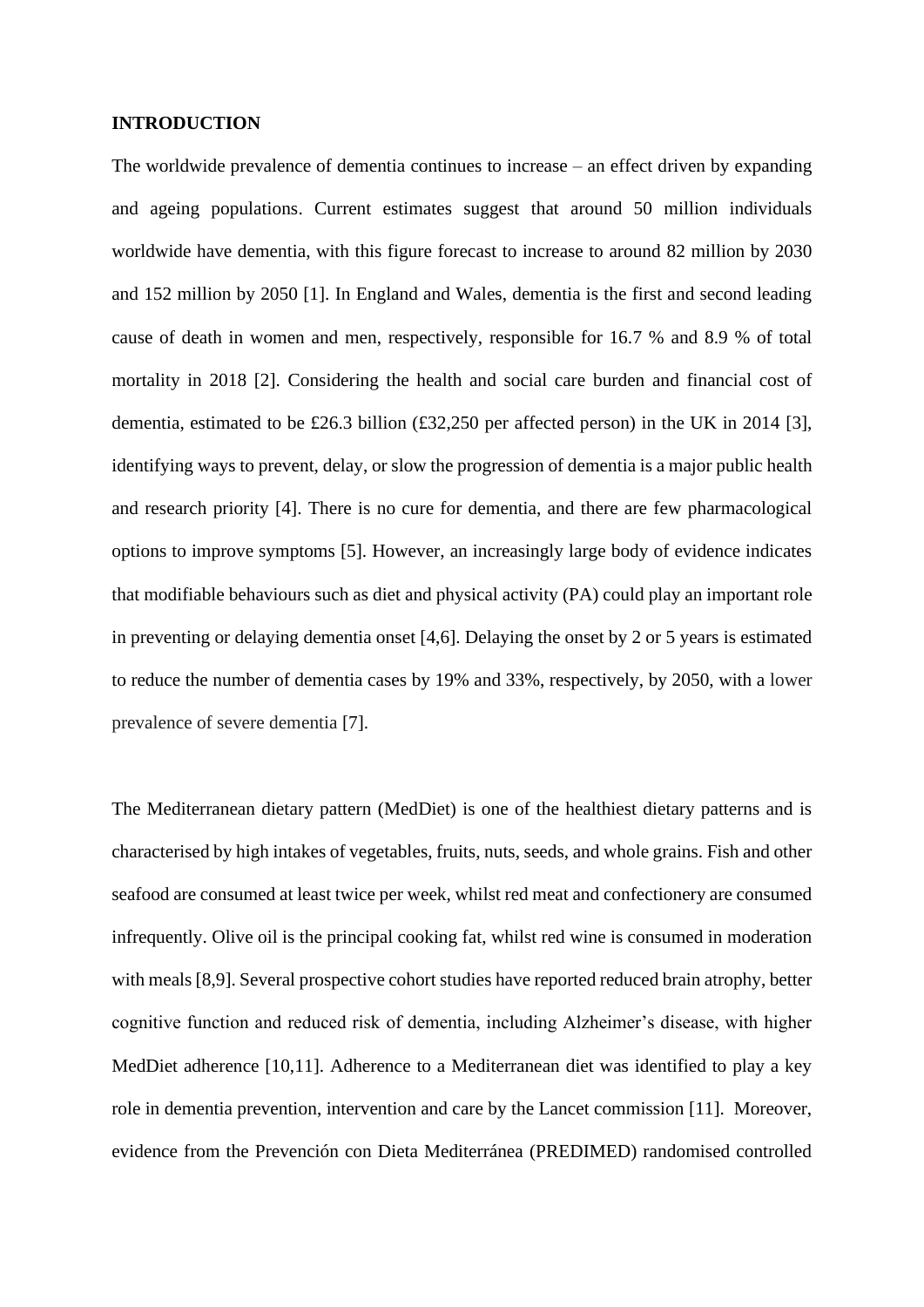trial (RCT) in Spain demonstrated beneficial effects on cognitive function of a MedDiet intervention supplemented with additional nuts or extra virgin olive oil [12–14]. Fewer studies have been conducted outside the Mediterranean basin. However, in a recent analysis of over 8000 participants from the EPIC-Norfolk cohort (UK), we demonstrated that a 3 point increase in MedDiet score on a 14- or 15-point scale was equivalent to between 1.5 and 5 fewer years of ageing on global cognition, with effects particularly evident in individuals at higher cardiovascular disease (CVD) risk [15]. Potential mechanisms of action for the MedDiet include improved cardiovascular health [16,17] and modulation of the gut microbiota [18] along with direct effects on brain glucose utilisation and β-amyloid load [19,20].

Increased PA has also been shown to reduce age-related cognitive decline and dementia risk [21,22]. In a recent dose-response meta-analysis, the risk of all-cause dementia and Alzheimer's disease was found to be 10% and 13% lower, respectively, for every 500 kcal or 10 metabolic equivalent (MET)-hours per week increase in leisure-time PA [21]. While there is strong evidence of a protective effect of PA in numerous observational studies, the limited number of RCTs and the heterogeneity of the exercises prescribed in these studies, limit our understanding of the effects [23–25]. Potential mechanisms for the effects of PA on cognitive health include induction of antioxidant pathways, reduced neuro-inflammation, neurogenesis, enhanced synaptic plasticity, decreased amyloid burden, improved vessel health and augmented cerebrovascular blood flow [26–30].

The effects of increased PA and improved diet on cognitive health are likely to be additive. To date, three large-scale multi-domain interventions have been completed which incorporated diet and increased PA [31–33]. The Finnish Geriatric Intervention Study to Prevent Cognitive Impairment and Disability (FINGER) trial – which included dietary advice, PA, cognitive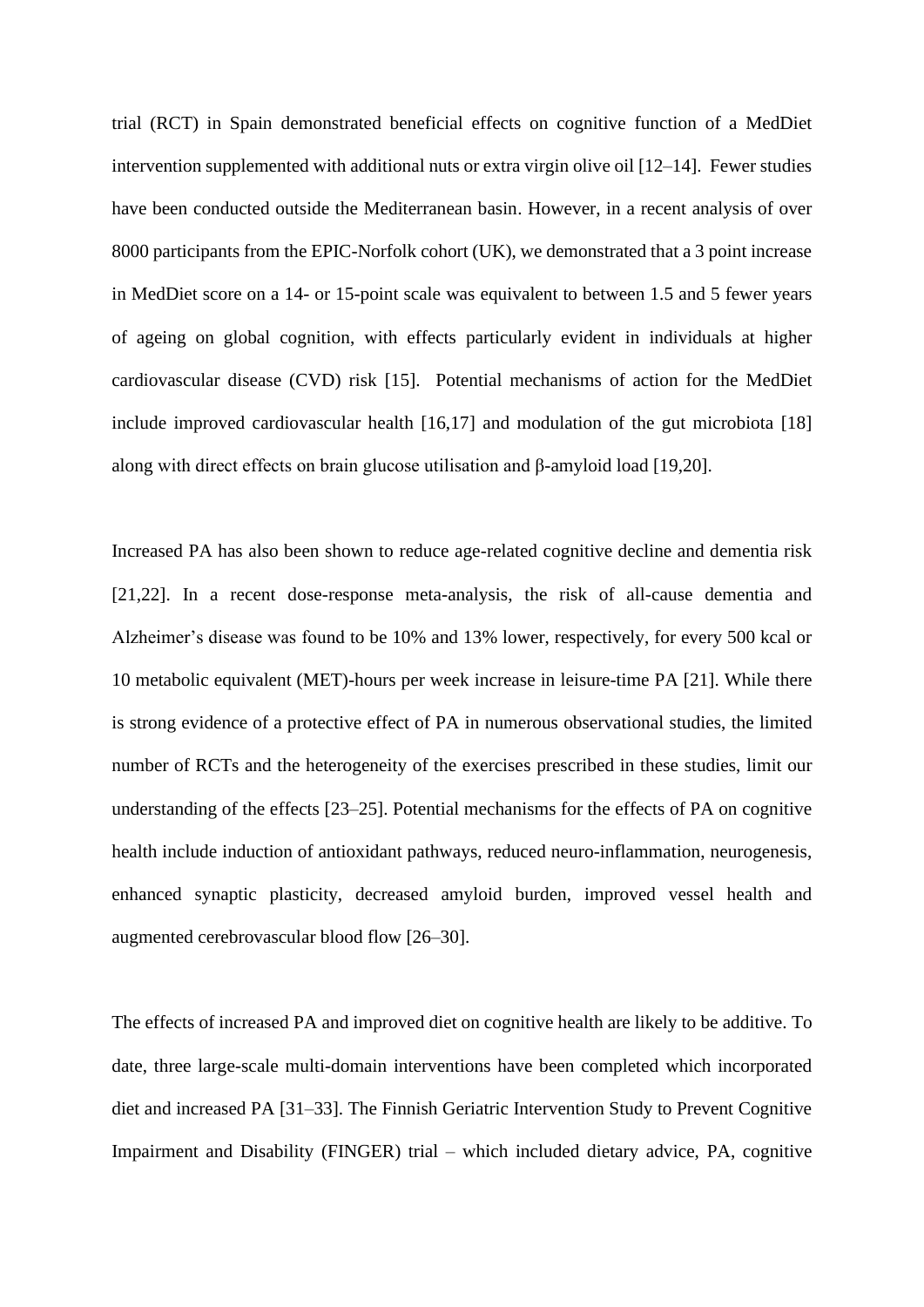training, social activity, and management of metabolic and vascular risk factors - observed 25- 150 % improvement in cognitive outcomes [31]. In addition, the Prevention of Dementia by Intensive Vascular Care (preDIVA, The Netherlands), which included lifestyle (diet, PA, smoking cessation) and medical interventions (e.g. statins, anti-hypertensive medication), and the Multidomain Alzheimer Preventive Trial (MAPT, France) trial, which included dietary and PA changes alongside cognitive stimulation, observed protective effects in specific sub-groups including individuals with elevated vascular or dementia risk, brain amyloid positivity, or *APOE4* carriers [32,33]. Two ongoing studies – the Lifestyle Intervention in Independent Living Aged Care (LIILAC) [34] and Maintain Your Brain (MYB) [35] trials – are investigating the combined impact of a MedDiet and PA intervention on cognition in Australian populations.

To date, there have been no dementia prevention trials in the UK focused on MedDiet only or in combination with PA. Given a) the lack of success of pharmacological trials, b) the widespread calls for dementia risk reduction strategies in the UK, and c) the effectiveness of multi-domain interventions such as FINGER, preDIVA and MAPT in improving cognitive function, this research is strongly justified. The aims of the MedEx-UK are:

- 1) To assess the feasibility and acceptability of a multi-domain intervention by evaluating participant recruitment, engagement and retention on the trial.
- 2) To assess behavioural change in response to the intervention through changes in MedDiet scores and PA levels.
- 3) To assess various cognitive, neurological, vascular and biological outcomes to inform the design of a later full-scale efficacy trial.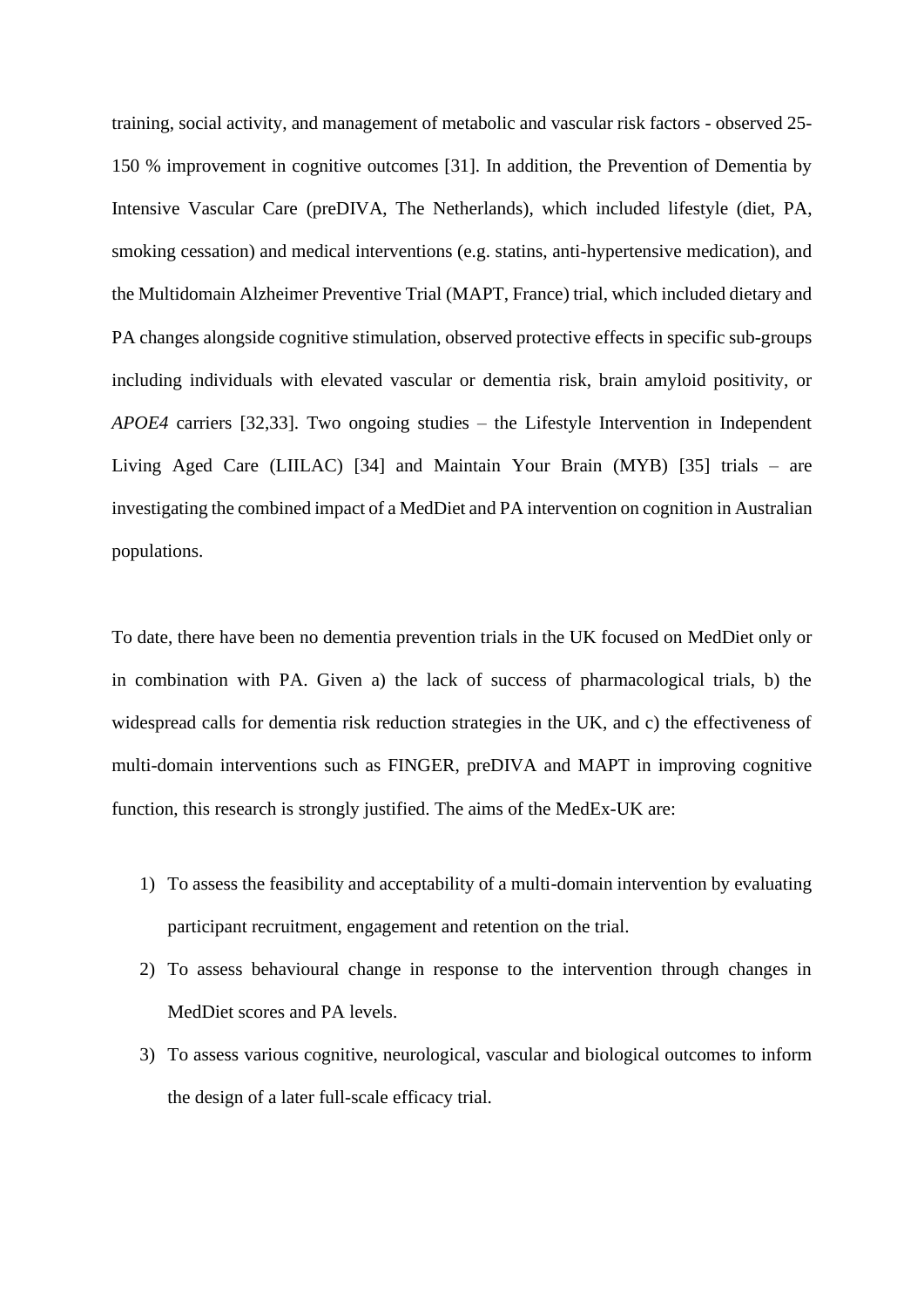#### **METHODS AND ANALYSIS**

This protocol has been written in accordance with the Standard Protocol Items for Randomised Trials (SPIRIT) guidelines [36]

#### **Design**

MedEx-UK is a 24-week multi-site (Norwich, Newcastle and Birmingham) RCT in older UK adults at risk of dementia. The study is a personalised, multi-domain intervention, with three parallel arms: 1) Control; 2) MedDiet; 3) MedDiet+PA.

## **Participants**

We are recruiting 108 participants (36 per site) through Primary Care and direct-to-public advertisements such as via posters, leaflet distribution, social media and local media. Recruitment through Primary Care is in collaboration with local Clinical Research Networks (CRNs) at each study site.

#### **Inclusion and exclusion criteria**

Participants are aged 55 to 74 years. Cardiovascular health is highly prognostic of future dementia [37–40]. The QRISK2 score is routinely in UK primary care, to identify cardiovascular risk and is applied in MedEx to identify those 'at risk' for dementia. We included those with a QRISK2 score of  $\geq 10\%$ , which indicates a  $\geq 10\%$  risk of having a cardiovascular event in the next 10y. Participants will i) possess normal cognition (Montreal Cognitive Assessment (MoCA) score  $\geq$ 23 [35]), ii) not diagnosed with mild cognitive impairment, dementia or any other severe neuropsychological complaints, iii) have a baseline MedDiet (Mediterranean Diet Adherence Screener (MEDAS)) score ≤9 [41]; and iv) undertake <90 minutes moderate-intensity PA per week. We estimate that our recruitment strategy will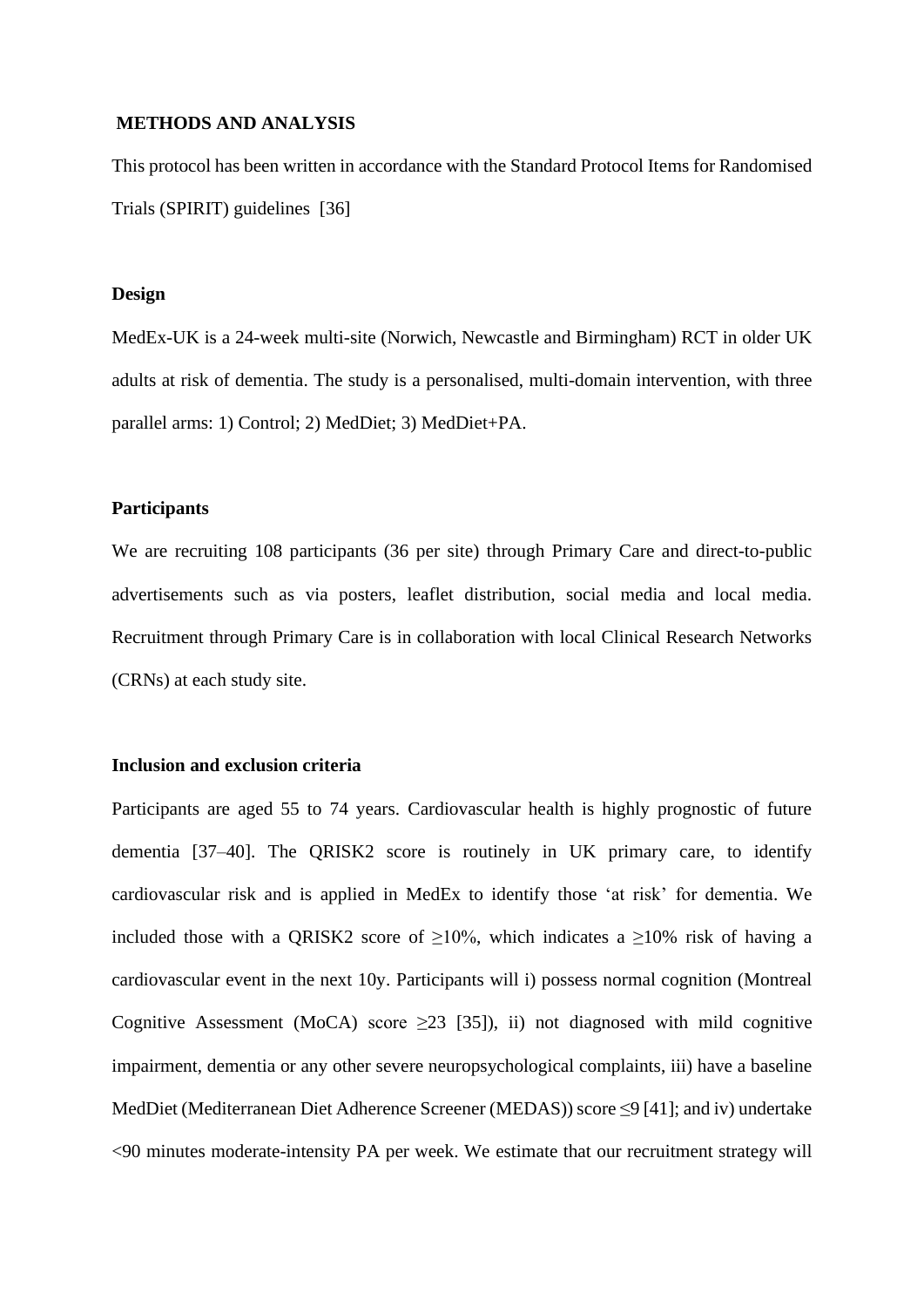identify 10-15% of the 55-74 year old UK population who are at risk of dementia and are likely to benefit from behavioural change. A full list of criteria is provided in Table 1.

# **Recruitment**

Prior to enrolment, participants undergo several stages of screening to ensure they meet the study inclusion/ exclusion criteria (Figure 1).

#### **Online screening**

Participants provide online consent prior to completing an online screening questionnaire (~30) minutes duration). This questionnaire evaluates a MedDiet adherence score via an adapted version of the 14-point MEDAS questionnaire and levels of PA via the International Physical Activity Questionnaire (IPAQ). Additionally, participants provide information on age, height, weight, medical history, and whether they have regular access to the internet.

#### **Telephone screening**

Participants who satisfy all of the inclusion/exclusion criteria on the online screening questionnaire, except for the PA criteria, receive a telephone call (~10 minutes duration) from a research team member to probe PA levels, to minimise over-reporting and to improve the accuracy of PA estimates. Probing questions are based on Rzewnicki et al. [42], and involve enquiries around exercise duration and intensity (estimated via the effect on breathing). Eligible participants are invited to an onsite screening session.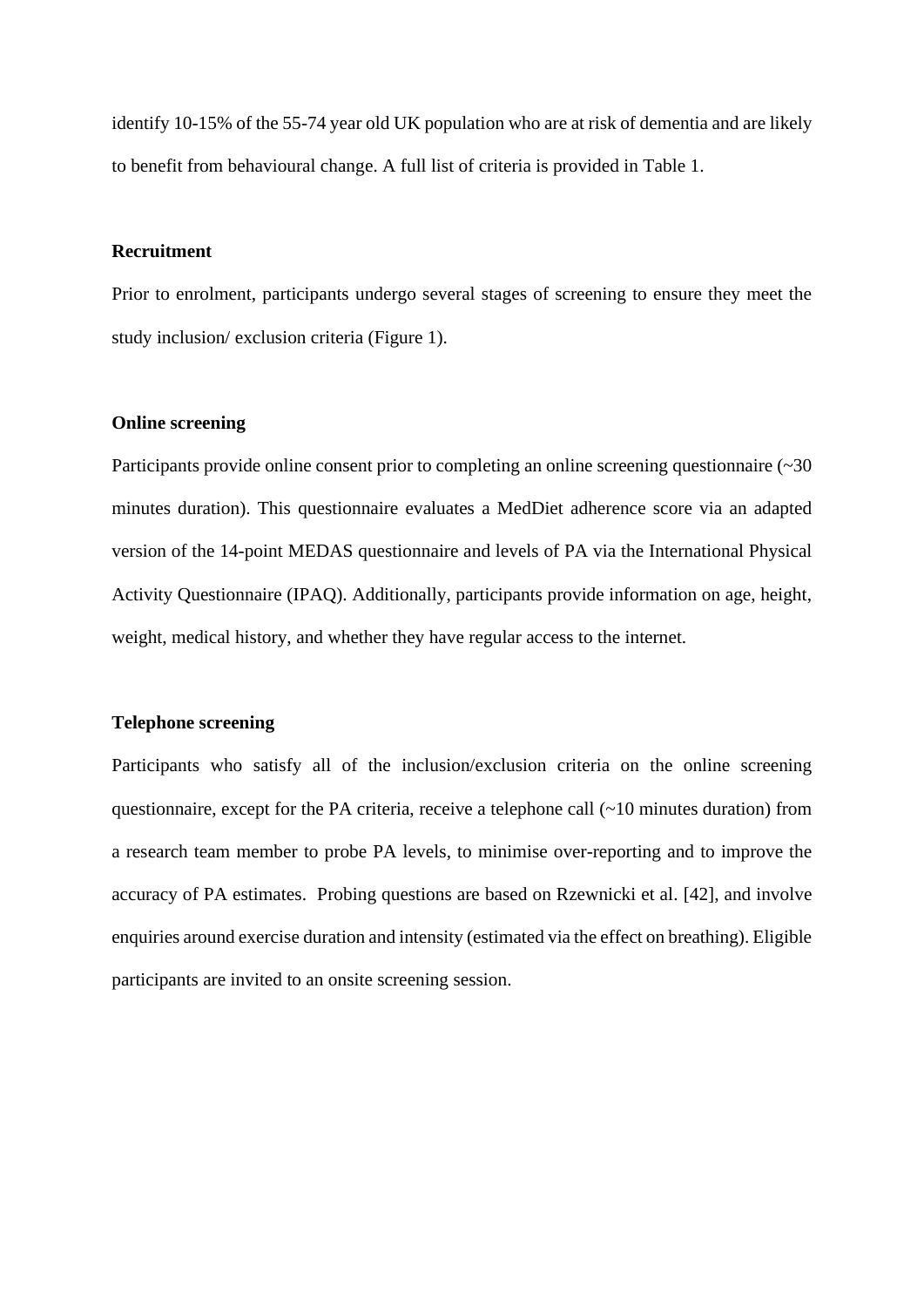#### **Onsite screening**

Onsite screening is conducted in a clinical facility at the participant's local study site (~90) minutes duration). Following informed consent (Online Supplementary Material), a series of measures are taken to evaluate participant eligibility (Table 2).

Height and weight are measured using standard laboratory techniques for calculation of body mass index (BMI), whilst blood pressure (BP) is determined as described in the *Outcome Measures* section. The MoCA is administered, and participants are assessed for subjective memory complains via the Cognitive Change Index (CCI) [43]. Further questionnaires are administered to ensure the absence of severe depression (Participant Health Questionnaire [PHQ-9] score≤10) and anxiety (General Anxiety Disorder questionnaire [GAD-7] score≤10). Additionally, a close friend or relative of the participant is asked to complete the Ascertain Dementia 8-item informant questionnaire (AD-8; score<2) and the Instrumental Activities of Daily Living questionnaire (IADL; score=8) to evaluate memory decline. Finally, participants recruited directly from the general public provide a 4 mL blood sample for determination of serum total- and HDL-cholesterol concentrations and provide additional medical history information for calculation of QRISK2 score.

## **Randomisation**

Those who pass the onsite screening receive a written invitation to participate in the study. If they accept, they are allocated at random to one of the three study arms, with stratification for sex and MedDiet score (0-4 or 5-8) within each centre.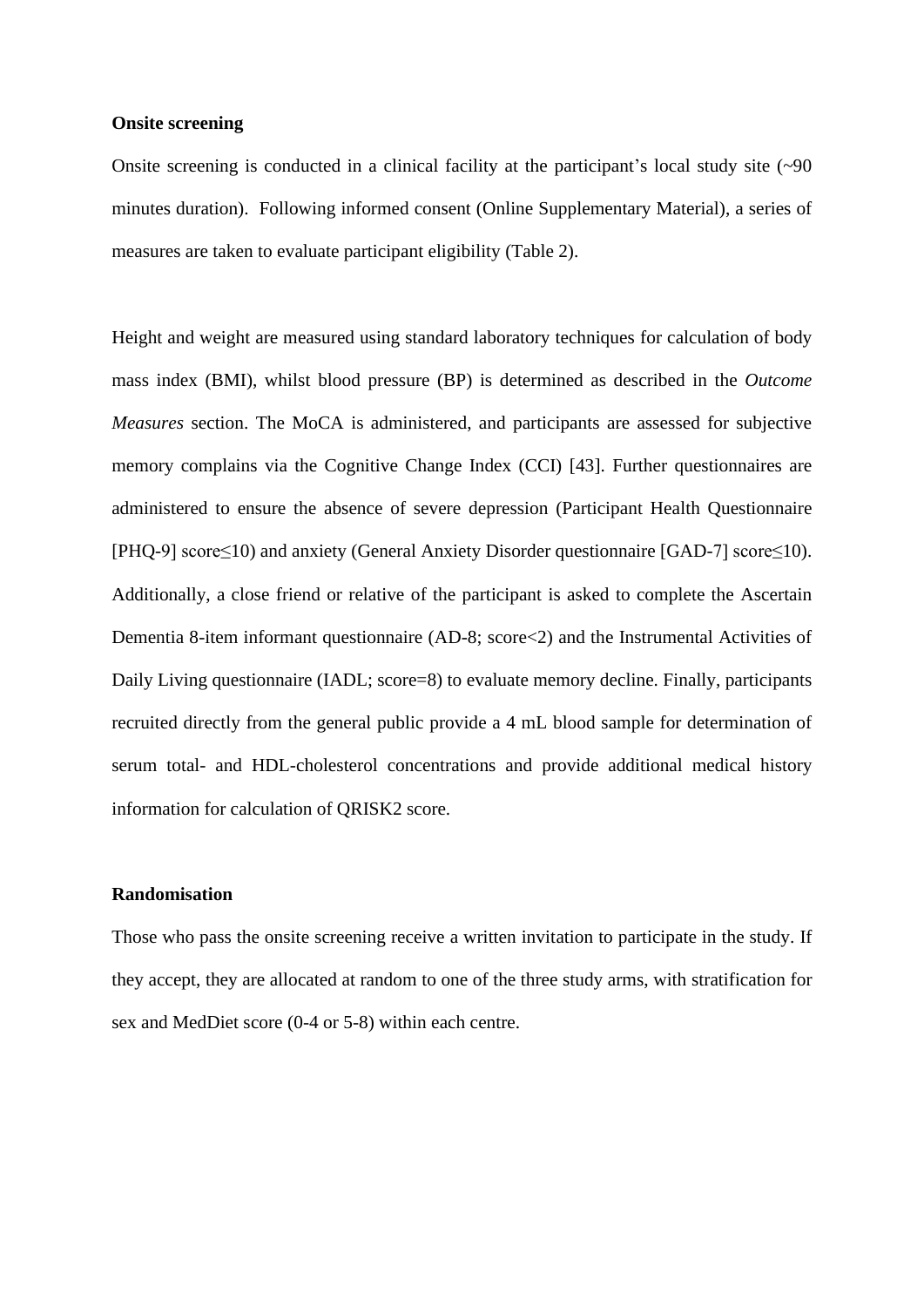#### **Intervention description**

To promote adherence and efficacy, MedEx-UK is a personalised intervention based on an individual's baseline MedDiet profile and/or PA levels, alongside personal food and activity preferences. The study aims to increase the MedDiet score by a minimum of 3 points in both intervention arms. This target is based on the consistent observation of significant reductions in CVD risk and overall mortality associated with a 2-point increase in the score using the 9 point scale [44,45]; the cognitive benefits associated with a 1.4-1.8 point increase in score in the PREDIMED trial [12,14]; and our own analyses in the EPIC-Norfolk cohort showing that a 3 point increase in MedDiet score is equivalent to between 1.5 and 5 fewer years of ageing on global cognition in older, UK adults [15]. We also aim to increase PA levels (in the MedDiet+PA group) to at least 150 minutes of moderate-intensity exercise (or equivalent vigorous-intensity exercise minutes) per week and to maintain this level throughout the study, in line with World Health Organisation (WHO) recommendations [46].

#### **Delivery of the intervention**

The MedEx-UK study uses three complementary approaches to support behaviour change, namely a web-based intervention, group support sessions, and food delivery.

## **Web-based component**

Participants in the MedDiet and MedDiet+PA groups are given access to an interactive, webbased, modular platform called  $LEAP<sup>2</sup>$ , which serves as the primary method of delivering the behaviour change intervention. LEAP<sup>2</sup> is built upon the LEAP platform used in the LiveWell Programme (designed to enhance healthy ageing by improving diet, PA and social connectedness in older adults [47]) and includes the 'Eating Well' module (to increase MedDiet adherence) and the 'Moving More' module (to increase PA). Participants are encouraged to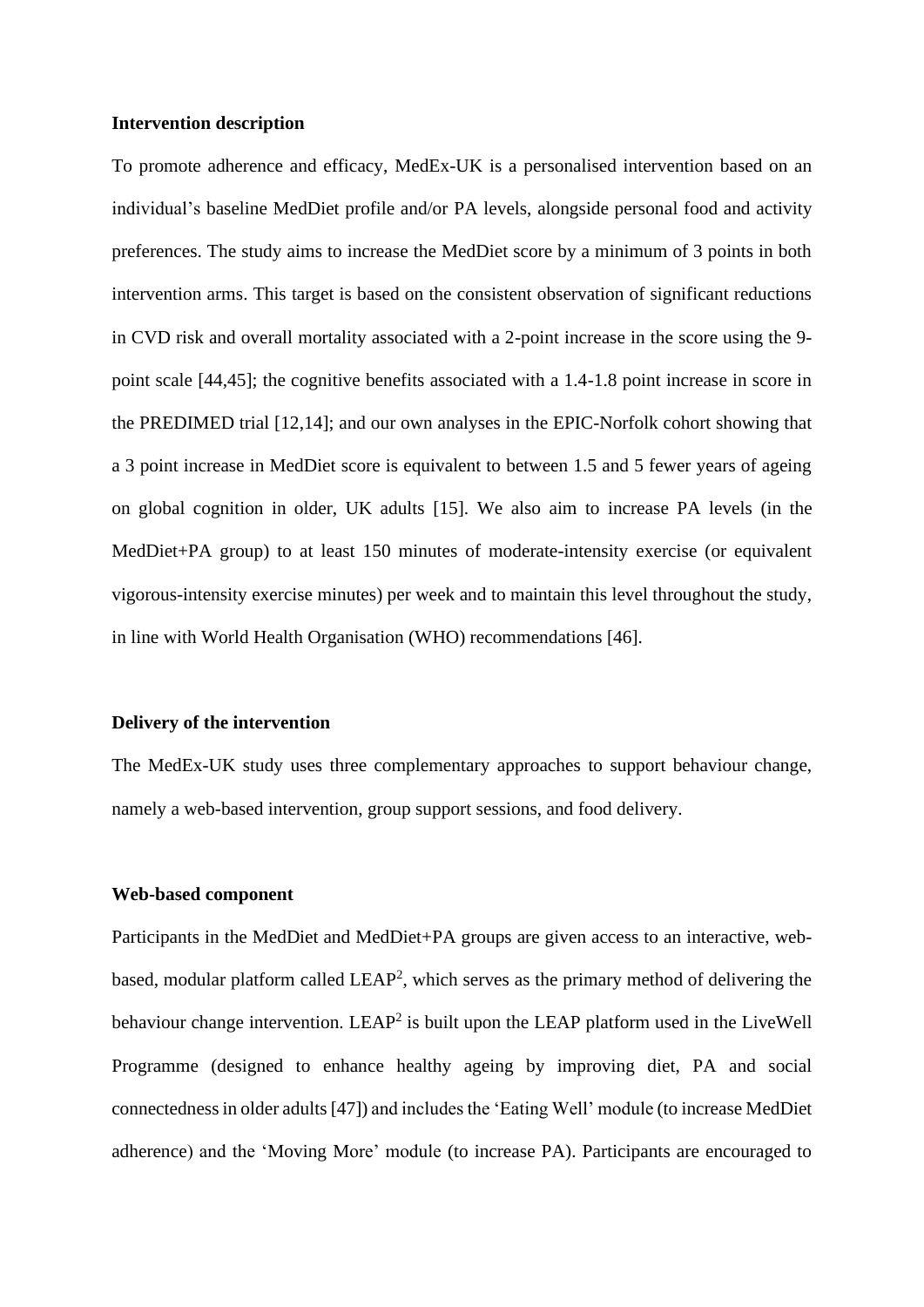revisit the Eating Well and Moving More modules frequently to monitor their progress. In addition, the LEAP<sup>2</sup> platform includes a diary feature to help participants plan their meals and PA, and serves as a central hub through which participants can 'link out' to the dietary assessment and food delivery elements of the MedEx-UK trial, alongside information on locally available PA opportunities. Members of the public provided feedback on iterations of the  $LEAP<sup>2</sup>$  platform to maximise efficacy and usability.

## *Eating Well*

The Eating Well module begins with a dietary screening questionnaire (MEDAS), which provides an overall MedDiet score (on a 14 point scale). This allows  $LEAP<sup>2</sup>$  to identify those MedDiet goals that are being met, and to give recommendations on those goals that are not. The participant is asked to focus on increasing their score by  $\geq$ 3 points. To facilitate this increase, the Eating Well module provides MedDiet-specific recipes, alongside suggestions for incorporating MedDiet food items into the participants favourite meals (so-called 'MedDiet Hacks'), advice on consuming takeaway and restaurant foods, and tips on overcoming key barriers associated with dietary change [48].

# *Moving More*

The Moving More module follows a similar structure to the Eating Well module and begins with a PA questionnaire (IPAQ) to determine the participant's current PA levels. LEAP<sup>2</sup> allocates the participant bronze  $(≥100$  minutes of moderate or 50 minutes of vigorous-intensity PA per week), silver  $(≥120$  minutes of moderate or 60 minutes of vigorous-intensity PA per week) or gold level (≥150 minutes of moderate or 75 minutes of vigorous-intensity PA per week) awards for achieving set PA targets. Reflective of our inclusion criteria, participants begin the intervention below the bronze level, with aims to increase and maintain PA equivalent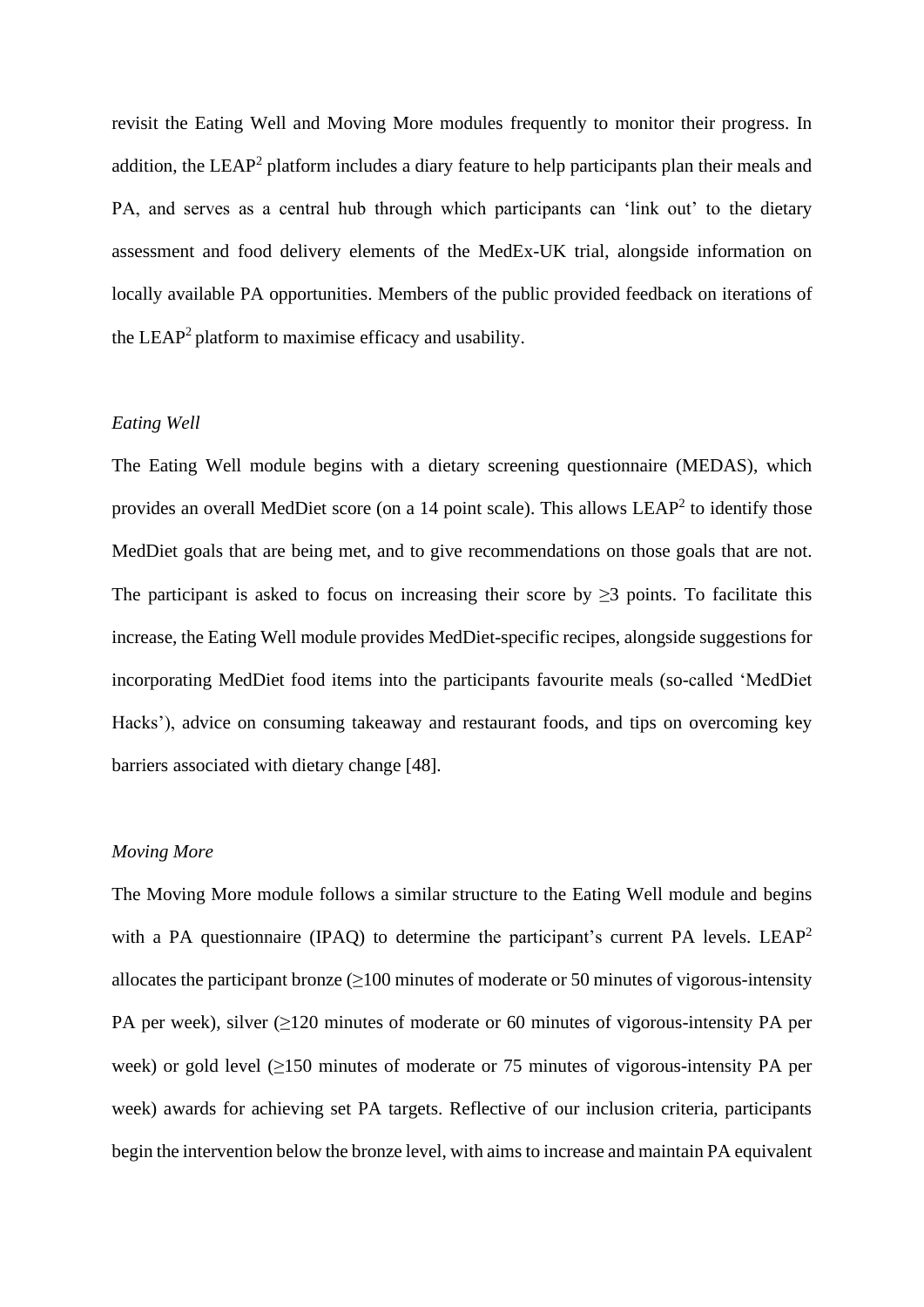to the gold level. Participants are asked to set a goal of moderate and/or vigorous activity in minutes per week and  $LEAP<sup>2</sup>$  provides tailored PA suggestions based around participants preferences for cost, intensity, and group or individual exercises (list of suggestions summarised in the Online Supplementary Material), and guides participants through overcoming key barriers associated with increasing PA levels.

#### **Group sessions component**

Participants in the two 'active' intervention arms (MedDiet and MedDiet+PA groups) receive face-to-face support via four, 2-2.5 hour group session (conducted at weeks 0, 2, 4, and 12) to complement the  $LEAP<sup>2</sup>$  platform. The inclusion of the group sessions is based on evidence that 'human support' in the form of group sessions improves adherence to internet-delivered interventions [49]. The content and delivery of the group sessions are informed by evidence synthesis and PPI consultation. Group sessions aim to empower participants to engage with the process of achieving ambitious behavioural targets and encourage them to access available support, including other participants and the LEAP<sup>2</sup> platform [50]. Each group consists of 6 participants and up to 6 'supportive others', who are encouraged to attend to provide social support for participants.

Group facilitators recruited from the community were provided with extensive training, including an in-person 2-day training course and training materials for at-home learning, in social interaction, group facilitation, and behaviour change theory and techniques. Evidencebased training strategies include instruction, demonstration, practice and feedback. We promote fidelity of delivery across sites and facilitators through standardised training, ongoing support, and use of group session materials and example 'script'. However, we are balancing fidelity (delivery of group sessions as planned) with the need to adapt the content and delivery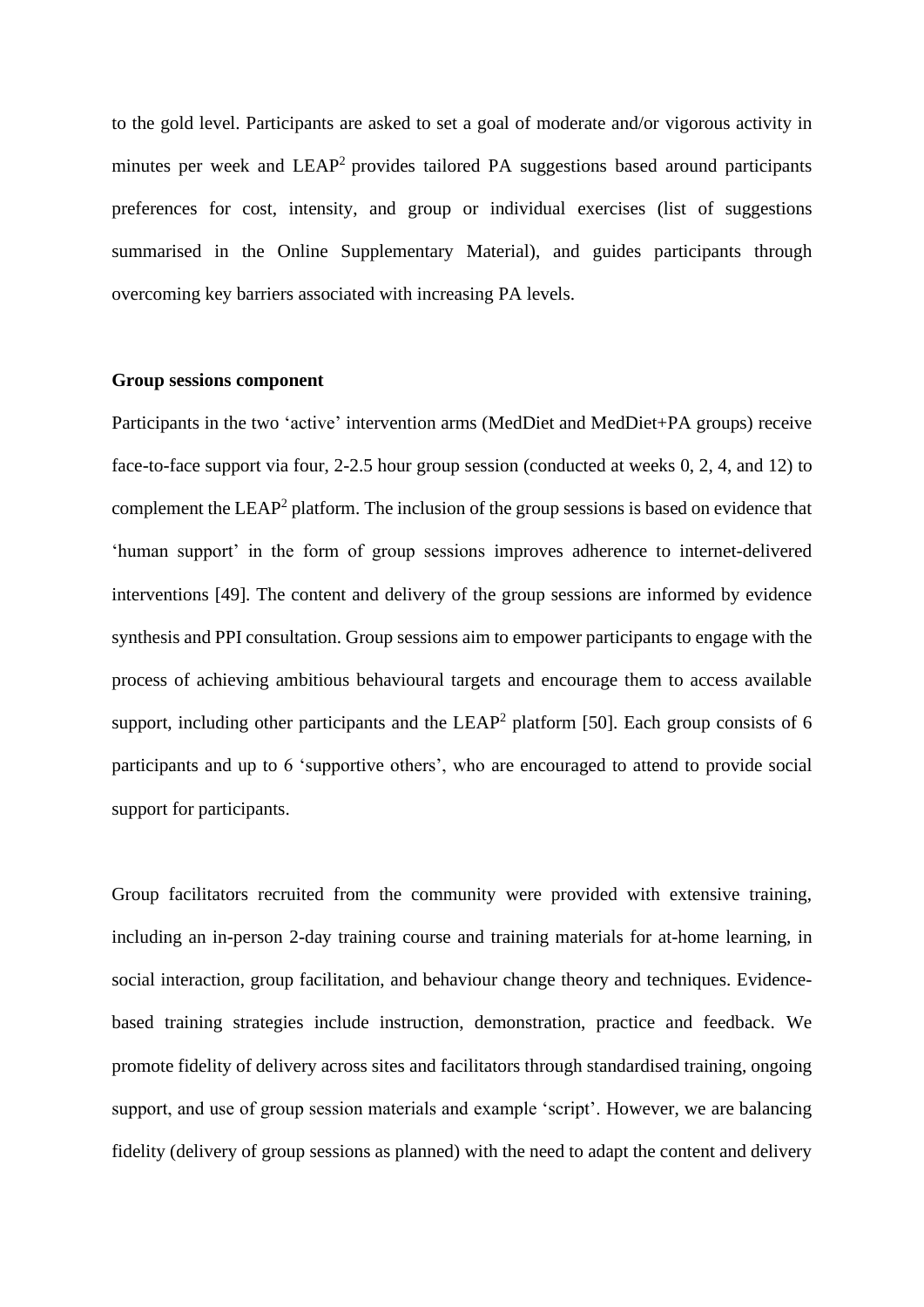to context (e.g., geographical area) and participants (age, gender and culture). Such adaptations can promote engagement of the participants and gives them a sense of ownership over the group sessions and the process of behaviour change.

#### **Food provision**

Increasing MedDiet adherence in a 'real world' setting has only modest cost implications (high versus low MedDiet adherence was associated with an increased dietary cost of  $\sim \text{\pounds}0.20/\text{d}$  in a UK cohort [51]). However, to ensure perceived cost or logistics is not a barrier to increasing MedDiet score, participants are provided with £30/ week in vouchers for an online food retailer or, in cases where online food delivery is not possible (e.g. due to delivery restrictions to rural areas), vouchers for a supplier of their choice. A link to the online food retailer is provided on the  $LEAP<sup>2</sup>$  platform, and participants are asked to use the vouchers to purchase foods contributing towards their MedDiet targets.

## **Control group**

The control group, undergo 'usual care' and are thus provided with general guidelines for those with a moderately elevated QRISK2 score [52], comprising publically available dietary and PA advice viz. leaflets from the British Heath Foundation and links to the NHS 'Livewell' and 'Eatwell' websites. Participants are given a brief presentation on the importance of a control group, at an initial group session (week 0). At the end of the trial, the control group will receive shopping vouchers  $(E10$  per week, totalling  $E240$ ) for their participation, and to improve retention.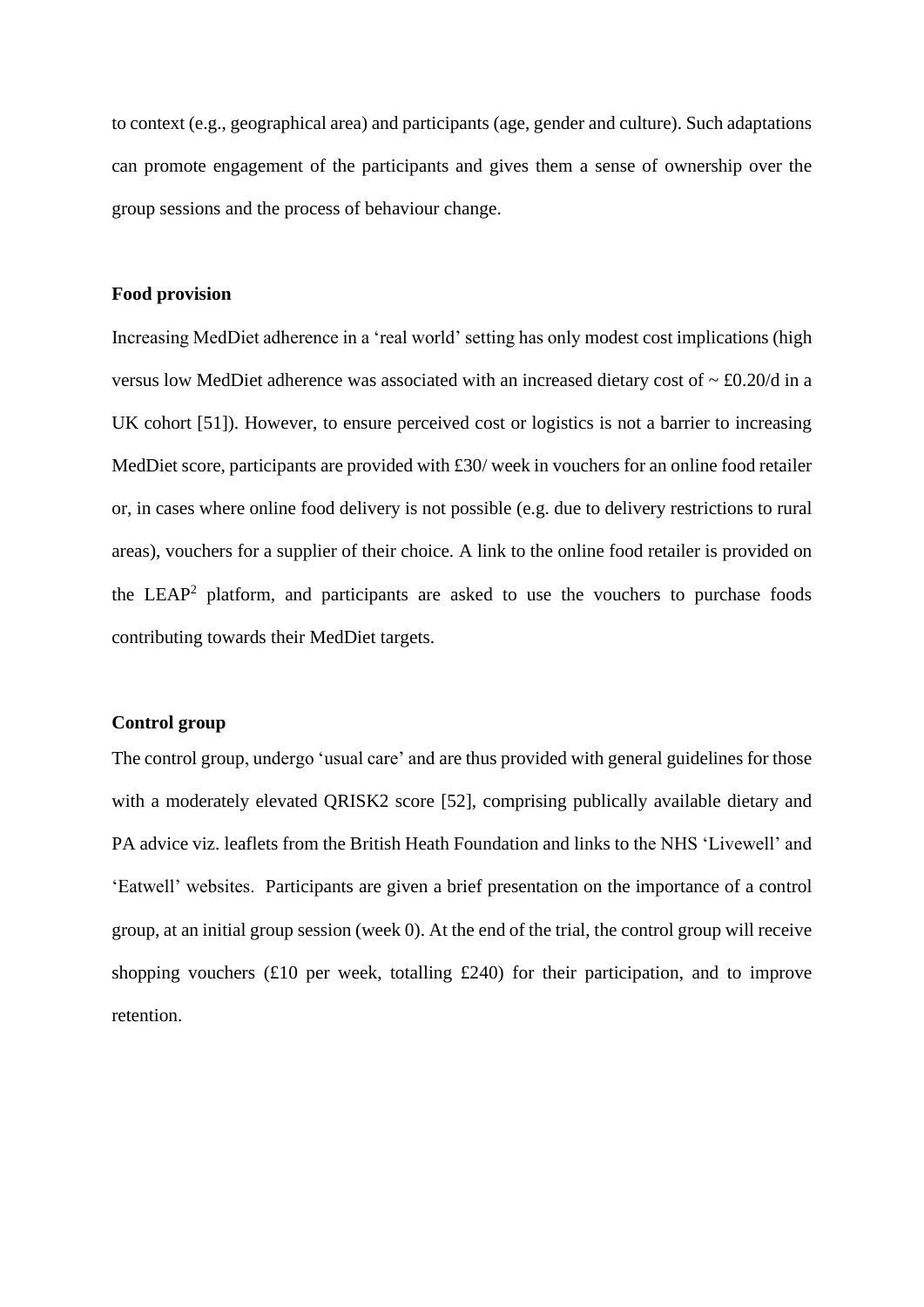#### **Outcome measures**

#### **Dietary intake**

At baseline and week 24, participants complete five, non-consecutive 24-hour dietary recalls (~10-20 minutes duration per recall) on four weekdays and one weekend day, using the validated online dietary reporting software Intake24 [53–55]. At weeks 6 and 12, participants also complete 24-hour dietary recalls on three non-consecutive days, including two weekdays and one weekend day to monitor interim dietary changes. These dietary data are used to calculate a MedDiet score using the 14-point MEDAS scale. Participants also complete an online version of the 14-point MEDAS at each of these time points to allow comparison and cross-validation of the two assessment methods.

#### **Physical activity**

Participants are asked to wear an activity monitor (Vivosmart 3, Garmin) throughout the 24 week intervention period. The activity monitors are set to show the time and date; however, they are prevented from accessing any activity-based data because use of activity trackers alone has been shown to influence behaviour [56]. The participant's age, height and weight are entered when setting up the device to improve accuracy. The activity monitor monitors total step count, heart rate and energy expenditure.

#### **Cognitive function**

Global cognitive function, as determined by a composite score based on an extended version of the neuropsychological test battery (NTB; Table 3), is measured [59]. This is calculated as Z-scores standardised to the baseline mean and SD, with higher scores indicating better performance. Sub-domain Z-scores are evaluated for executive function, memory, and processing speed. The executive function domain is calculated using scores from the Controlled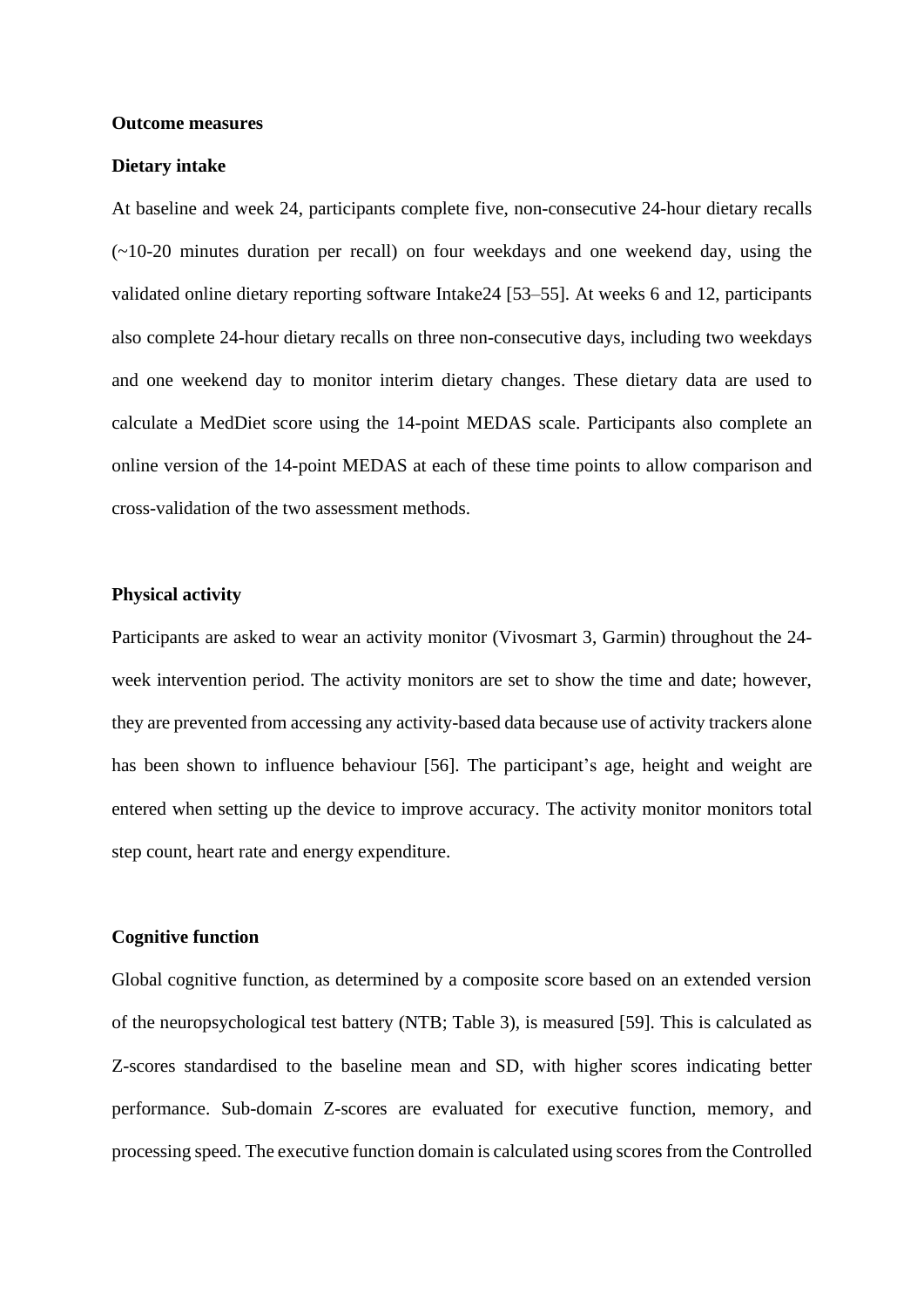Word Association Test (COWAT), Category Fluency Test (CFT), Trail Making Test (TMT) A and B, Hayling Sentence Construction Task, and Digit Span. The memory domain Z-score includes results from the Verbal Paired Associates (immediate and delayed), Visual Paired Associates (immediate and delayed), and Rey Auditory Verbal Learning Test (RAVLT; immediate and delayed), whilst the processing speed domain z-score is calculated from the Digit Symbol Substitution Task and Hayling Sentence Completion Task.

Extended NTB score was the primary outcome in the FINGER trial [35] where it was responsive to intervention. Its use in MedEx-UK will allow trial comparability, although in our study we have used the Hayling Sentence Completion Task as an alternative to the Stroop test and we have not included the Concept Shifting Test, as most of the related processes are covered via the TMT. We include assessments of spatial navigation via the virtual reality Supermarket Trolley Task [57–60] and the Sea Hero Quest Test [61]. Spatial navigation has been shown to be an earlier cognitive symptom in preclinical dementia than episodic memory [62,63]. The duration of each cognitive assessment is  $\sim$  90 minutes.

#### **Neuroimaging**

Magnetic resonance imaging (MRI) is conducted at baseline and 24-weeks to assess regional structural integrity and blood flow (~60 minutes duration per scan). The following sequences are used; i) T1-weighted 3D gradient-echo MR sequence to evaluate brain structure, ii) T2 weighted scan, T2\* and T2 FLAIR to allow for vascular characterisation, such as white matter hyperintensities, iii) Arterial Spin Labelling to measure regional cerebral blood flow, iv) Diffusion Tensor Imaging (DTI) involving a 30-direction diffusion-weighted echo-planar imaging scan to assess the integrity of white matter, v) resting-state functional MRI (fMRI) to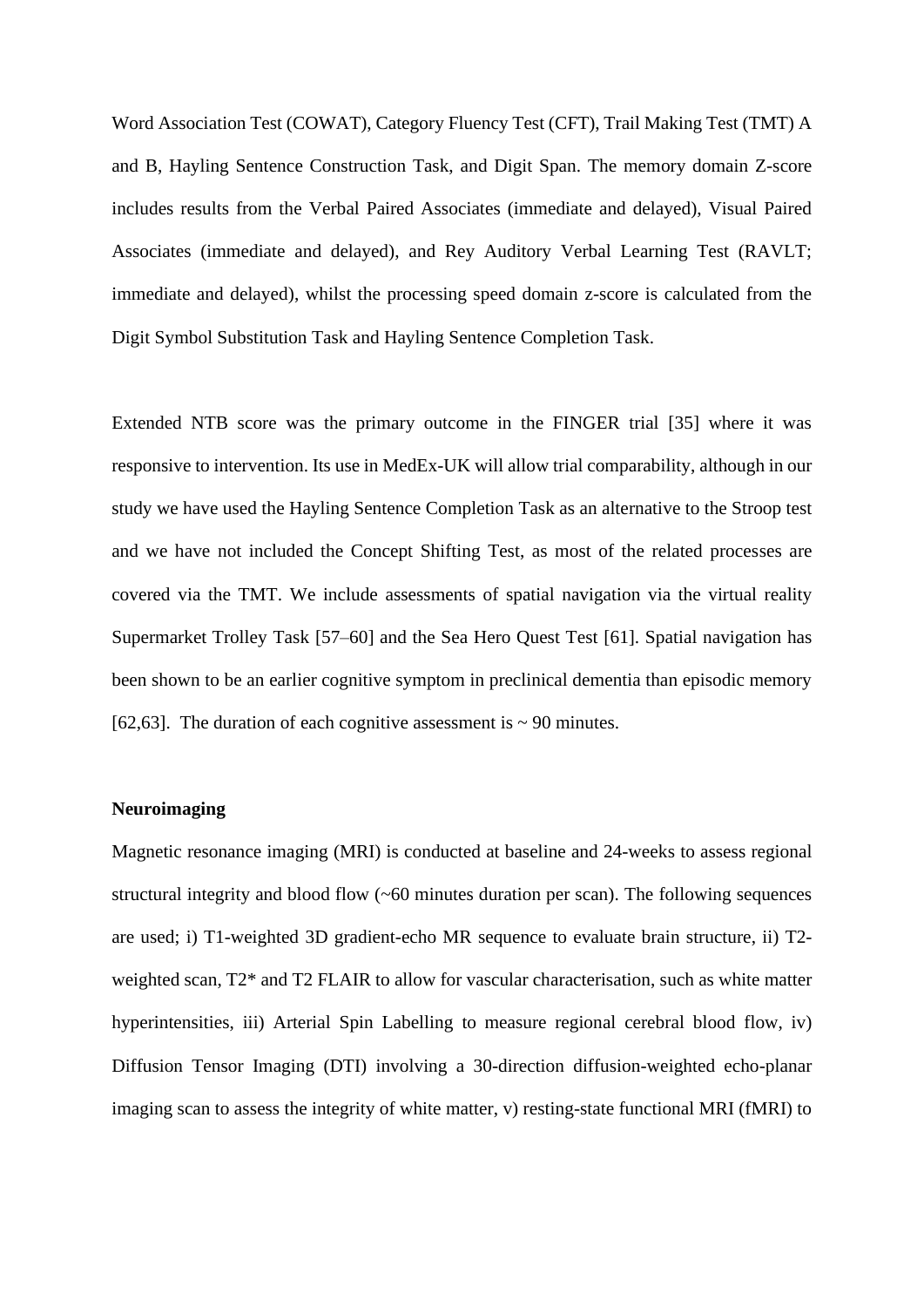evaluate regional interactions in the brain that occur in a resting or task-negative state when a participant is not performing an explicit task.

#### **Biological samples**

Blood, urine and faecal samples are collected at baseline and at 24-weeks to establish *APOE*  genotype and selected biomarkers of cardiometabolic and cognitive health (e.g. plasma glucose, lipids, antioxidant and inflammatory levels, BDNF and nitric oxide biomarkers, gut microbiota speciation, and metabolomic profiles in dry blood spots, urine, and faecal samples). A total of 29 mL blood is collected in the fasting state, and whole blood, red blood cells, plasma, serum and platelets are aliquoted and stored at -80C° until further analysis. Protein saver cards (Whatman, GE Healthcare, UK) are used to obtain dry blood spot samples. At-home spot urine samples are collected on 4 days/ week (3 x weekdays, 1 x weekend day), whilst faecal samples are collected on the day prior to the baseline and end-point visits. Both urine and faecal samples are stored at -80C◦ until further analysis

#### **Blood pressure**

Clinic-based blood pressure (BP) of the brachial artery is determined following a 5-minute rest period using calibrated, automated sphygmomanometers. BP is measured in triplicate, with one minute rest period between measures [64]. In addition, 24-hour ambulatory BP is measured using a portable monitor consisting of an inflatable cuff attached to a small monitoring device. Readings are taken every 20 minutes from 06:00 to 22:00 and every hour overnight from 22:00 to 06:00 the subsequent day.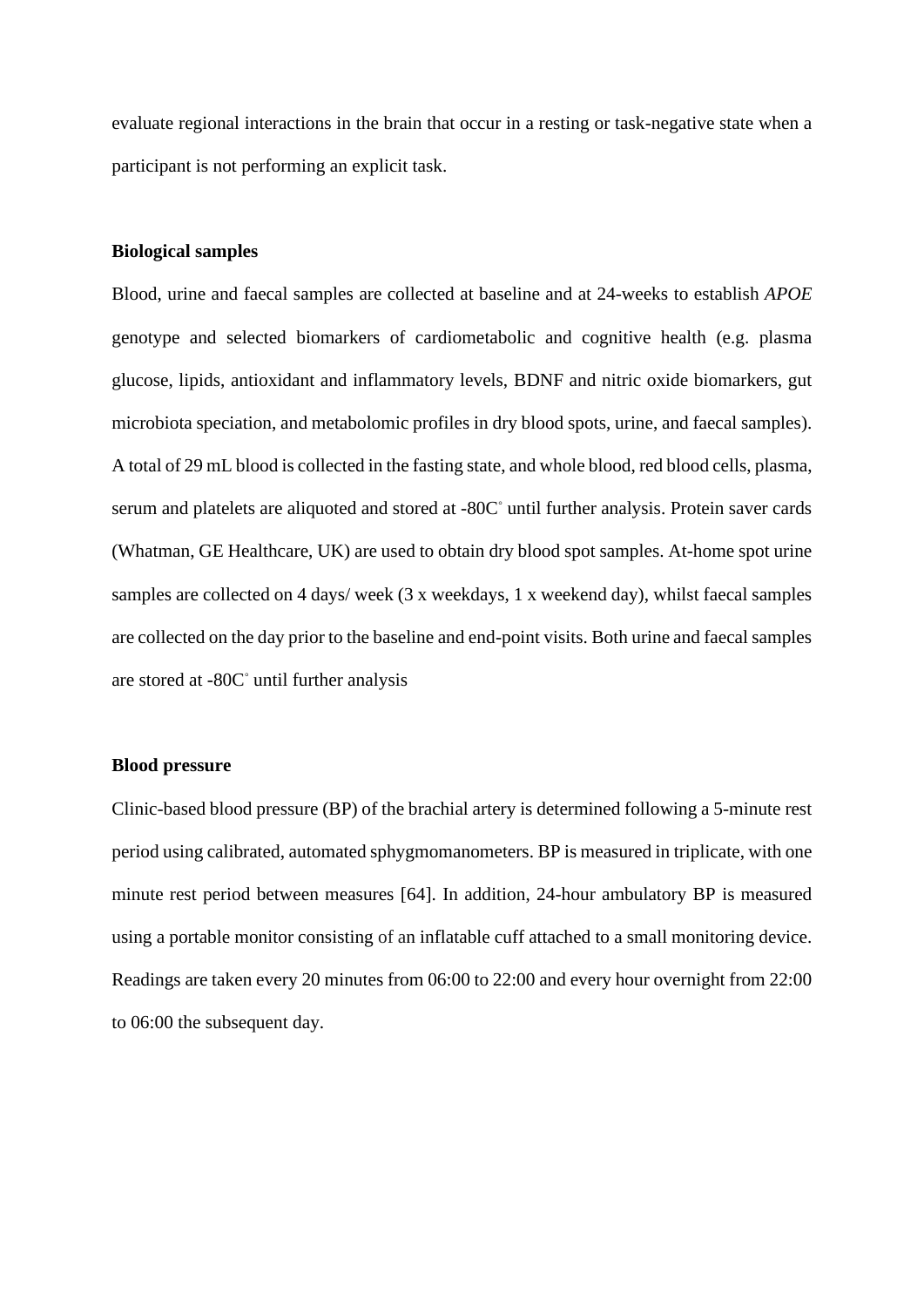#### **Endothelial function**

Endothelial function is measured using flow-mediated dilation (FMD), which assesses the response of the endothelia to shear stress [65]. The brachial artery is identified with an ultrasound transducer, and changes in the artery diameter in response to hyperaemia are recorded using border detection software. The diameter is recorded continuously throughout the procedure including for 3 minutes at baseline, followed by 5 minutes of occlusion of the forearm (sphygmomanometric cuff inflated to 220 mmHg to induce hyperaemia), then 5 minutes post-deflation.

#### **Data storage, management, and dissemination**

To maintain anonymity, participants are allocated a numerical identifier. All raw and analysed data from tests and questionnaires will be assigned a code and will not contain information that could enable identification of individual participants. Data will be stored in locked filing cabinets and any electronic information will have restricted access and/or password protection as appropriate. All adverse events and participant medication will be documented. Study results will be disseminated via conference presentations, peer-reviewed publications, and public outreach events. Participant data will be anonymised in all publications. Data will be retained for 15 years following publication. Access to data will be determined by a trial management committee consisting of AMM, JCM, MS and SA.

## **Statistics**

This study aims to recruit 108 participants. Assuming a 20% drop-out rates, we predict about 90 will complete the study, 30 participants in each arm. Hence, we will obtain a 95% confidence interval for the mean difference between the TAU (treatment as usual) and combined treatment arms of  $+0.75$  points either side of the point estimate. The smallest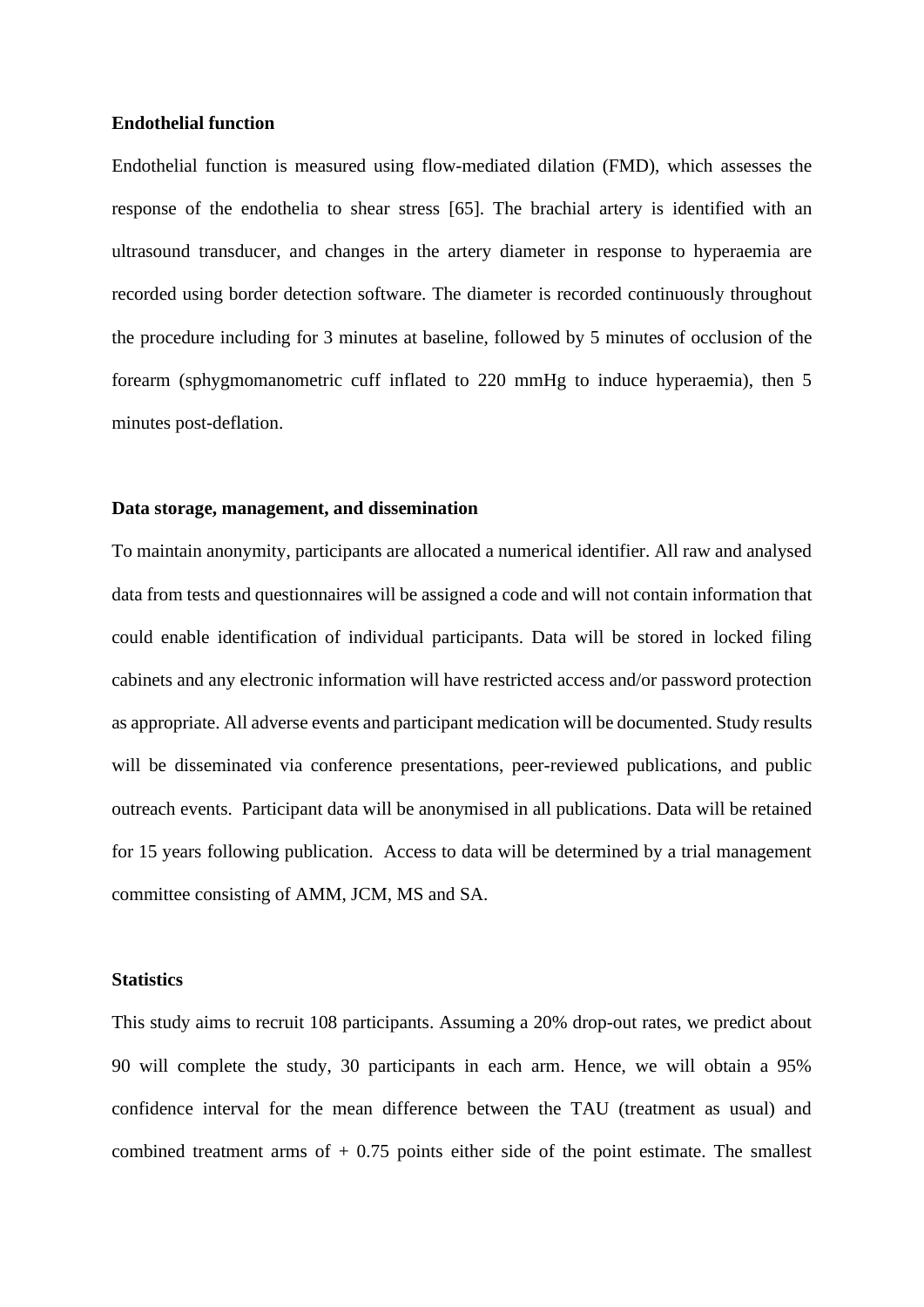detectable change in MedDiet score with 90% power and 5% size is 1.23 points, well inside our minimum target for dietary change of 3 points, suggesting we will have a sufficiently precise estimate of whether a dietary change is achievable in this trial. We will also compare individual arms descriptively, to provide an indication of whether the PA intervention effects the MDP change achieved, and explore associations between intervention engagement ( $LEAP<sup>2</sup>$ and group sessions) and behavioural outcomes. A total of 90 participants to completion will have 90% power to detect a difference of 1.4 points between these groups.

#### **DISCUSSION**

The MedEx-UK trial aims to evaluate the feasibility and acceptability of a multi-dimensional intervention in an older, UK-based cohort at risk of dementia. This study will provide crucial information on behaviour change (MedDiet score and PA levels) and on cognitive, neurological, vascular, and physiological responses to the intervention, to inform the power and design of a follow-on, full-scale efficacy trial.

## **Strengths and limitations**

A key strength of the MedEx-UK trial is the personalised nature of the intervention. To date, most multi-domain interventions have prescribed a 'one size fits all' approaches to behaviour change, where recommendations are made to consume specific food products [41] or to undertake specific exercises [34]. In contrast, MedEx-UK encourages participants to take an active role in selecting lifestyle changes which fit with their individual needs (identified through the diet and activity screening questionnaires) and personal food and activity preferences, which may help aid motivation and improve the efficacy of the intervention [66– 69]. From a dietary perspective, results from our analysis of the EPIC-Norfolk cohort [15] indicate that the beneficial effects on cognition are related to consumption of the MedDiet as a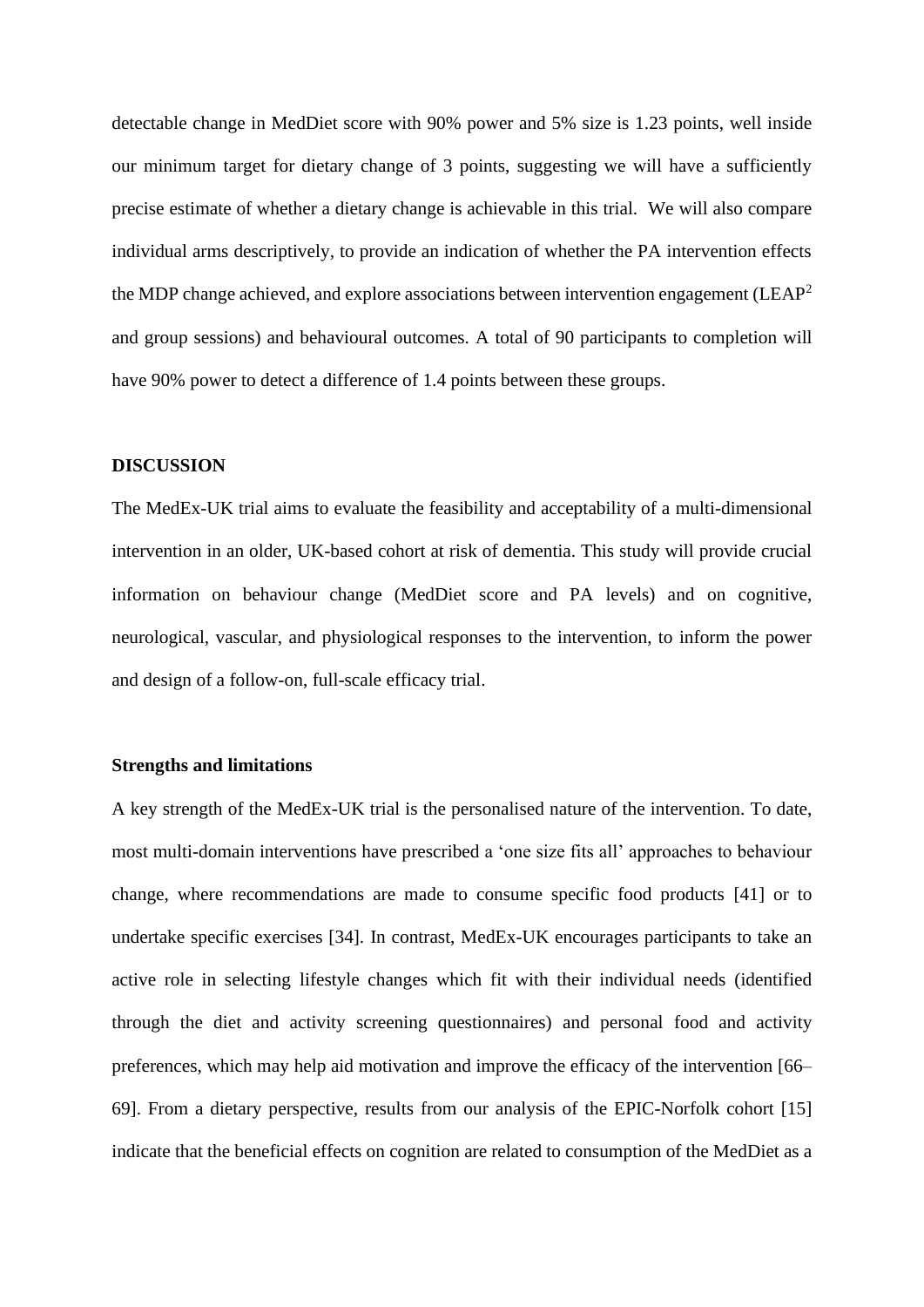whole, rather than being driven by an individual food group. This suggests that individuals have a degree of dietary flexibility and are encouraged to focus on MedDiet components that meet their personal food preferences. The design of the PA intervention used in the study accommodates key practices identified in promoting PA in older adults, including the multidimensional approach, principles of behaviour change and gradual increases in intensity [70]. Furthermore, reducing barriers against inactivity identified in older adults [71], by allowing the participants to self-select activities, will promote adherence to PA. Such personalisation and flexibility may improve adoption of this dietary pattern and facilitate increased PA.

MedEx-UK targets individuals deemed to be 'at-risk' of dementia, based on their cardiovascular risk profile (QRISK2 score  $\geq$  10), given the strong links between poor cardiovascular health and increased risk of cognitive decline and dementia [37–40]. Such targeting will allow us to capture the most vulnerable population who are most likely to benefit from lifestyle modifications. Indeed, in our analysis of data from the EPIC-Norfolk cohort, we showed that associations between MedDiet adherence and reduced risk of poor cognitive performance were apparent only in individuals with a high CVD risk profile [15]. Furthermore, a recent systematic review found that exercise affected cognitive performance positively in those with known vascular disease [72].

Consistent with most other RCTs in this area [73], it is not possible to blind participants to the intervention. This increases the risk of expectation bias which could result in more favourable outcomes compared with the control group [74]. Additionally, this trial does not include a PA only arm, so the effects of PA alone (rather than the potentially additive effects of diet and PA) cannot be elucidated.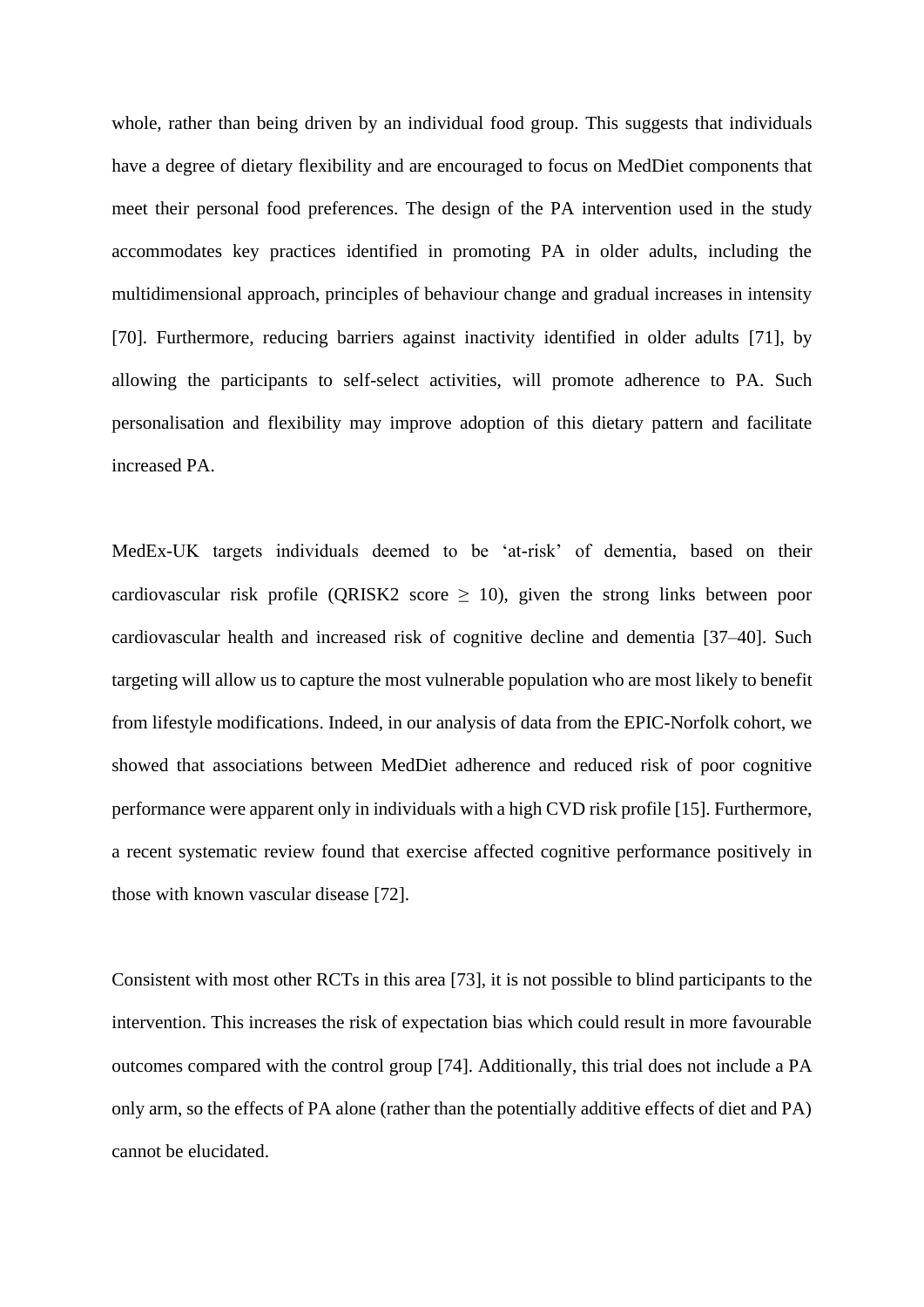# **Conclusions**

The MedEx-UK trial will provide insight into the feasibility and acceptability of a multidimensional lifestyle intervention to promote healthy brain ageing in a UK cohort. If successful, this feasibility trial will inform a longer and larger trial designed to test the efficacy of the lifestyle-based intervention in reducing dementia risk with the long-term aim of diminishing the mounting social and financial burden caused by this debilitating neurodegenerative disease.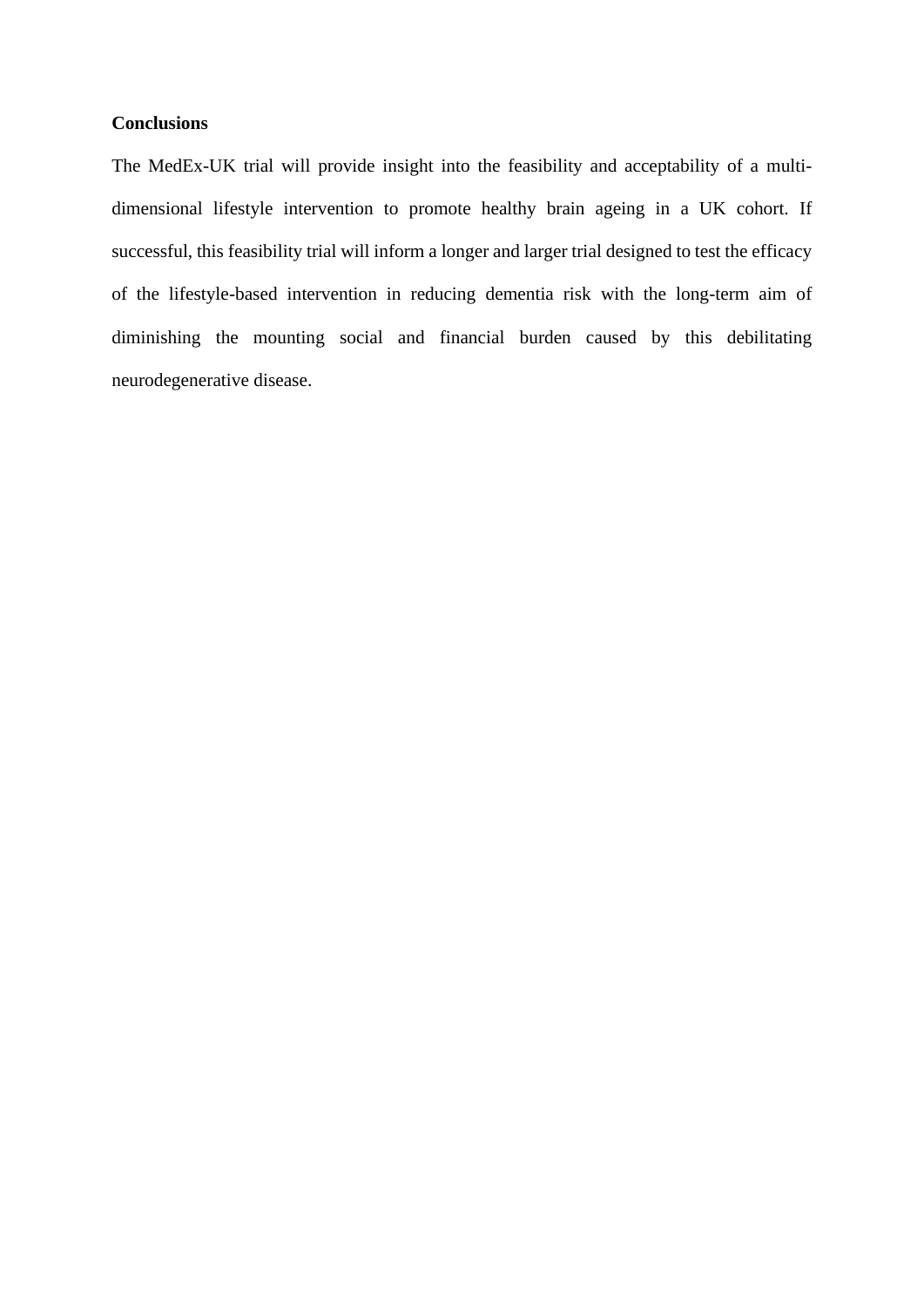#### **REFERENCES**

- 1 World Health Organisation. Dementia: Key facts. Published Online First: 2018.https://www.who.int/en/news-room/fact-sheets/detail/dementia
- 2 ONS. Deaths registered in England and Wales. Published Online First: 2019.https://www.ons.gov.uk/peoplepopulationandcommunity/birthsdeathsandmarriages/ deaths/datasets/deathsregisteredinenglandandwalesseriesdrreferencetables
- 3 Prince M, Knapp M, Guerchet M, *et al. Dementia UK: Update*. UK: : Alzheimer's Society 2014.
- 4 Livingston G, Sommerlad A, Orgeta V, *et al.* Dementia prevention, intervention, and care. *The Lancet* 2017;**390**:2673–734. doi:10.1016/S0140-6736(17)31363-6
- 5 Cummings JL, Morstorf T, Zhong K. Alzheimer's disease drug-development pipeline: few candidates, frequent failures. *Alzheimer's Research & Therapy* 2014;**6**:37. doi:10.1186/alzrt269
- 6 Deckers K, Boxtel MPJ van, Schiepers OJG, *et al.* Target risk factors for dementia prevention: a systematic review and Delphi consensus study on the evidence from observational studies. *International Journal of Geriatric Psychiatry* 2015;**30**:234–46. doi:10.1002/gps.4245
- 7 Lewis F, Karlsberg Schaffer, S, Sussex, J, *et al.* The Trajectory of Dementia in the UK Making a Difference. *Office of Health Economics* 2014.
- 8 Bach-Faig A, Berry EM, Lairon D, *et al.* Mediterranean diet pyramid today. Science and cultural updates. *Public Health Nutr* 2011;**14**:2274–84. doi:10.1017/S1368980011002515
- 9 Trichopoulou A, Martínez-González MA, Tong TY, *et al.* Definitions and potential health benefits of the Mediterranean diet: views from experts around the world. *BMC Med* 2014;**12**:112. doi:10.1186/1741-7015-12-112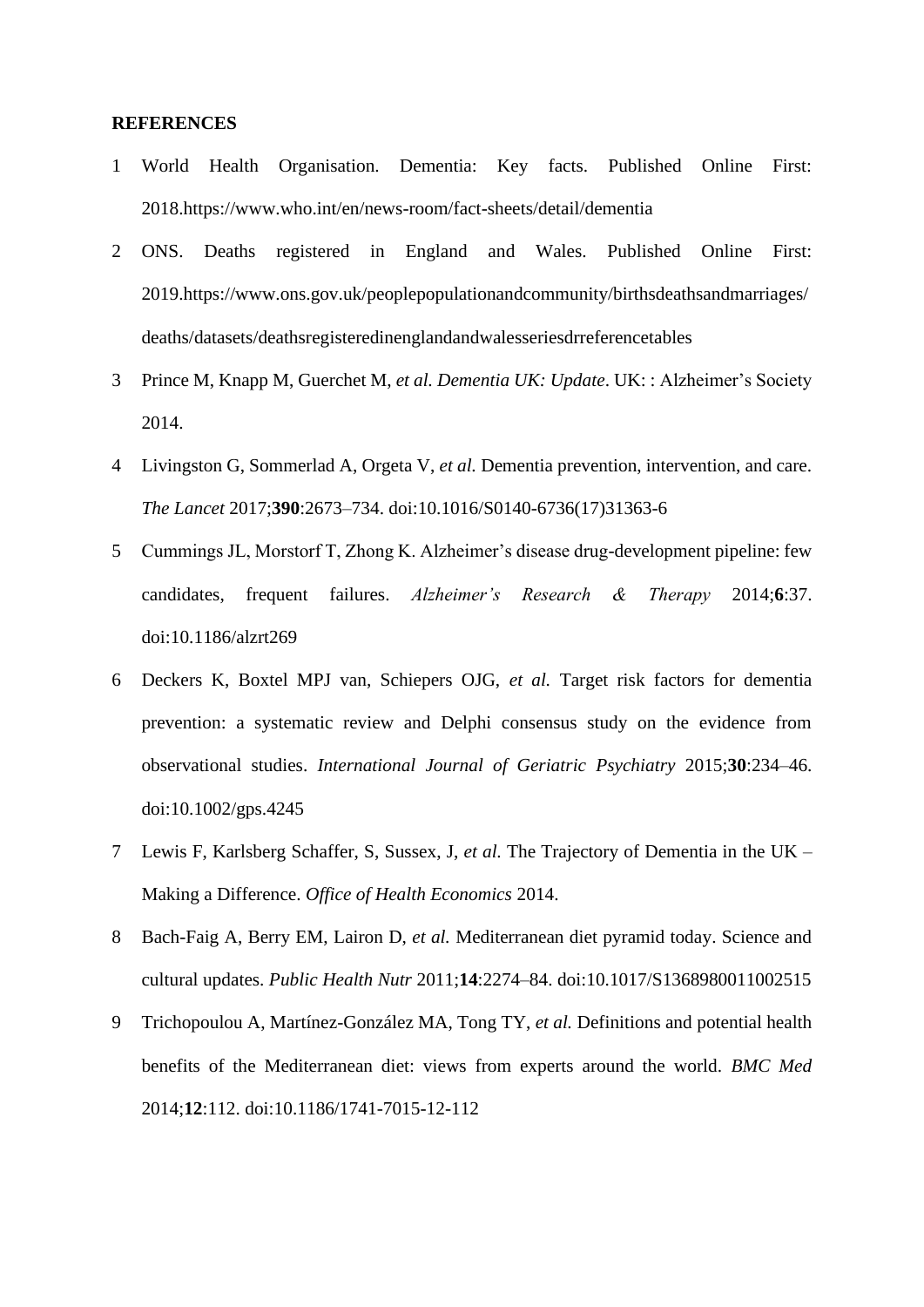- 10 Petersson SD, Philippou E. Mediterranean Diet, Cognitive Function, and Dementia: A Systematic Review of the Evidence. *Adv Nutr* 2016;**7**:889–904. doi:10.3945/an.116.012138
- 11 Radd-Vagenas S, Duffy SL, Naismith SL, *et al.* Effect of the Mediterranean diet on cognition and brain morphology and function: a systematic review of randomized controlled trials. *Am J Clin Nutr* 2018;**107**:389–404. doi:10.1093/ajcn/nqx070
- 12 Martínez-Lapiscina EH, Clavero P, Toledo E, *et al.* Mediterranean diet improves cognition: the PREDIMED-NAVARRA randomised trial. *J Neurol Neurosurg Psychiatry* 2013;:jnnp-2012-304792. doi:10.1136/jnnp-2012-304792
- 13 Martínez-Lapiscina EH, Galbete C, Corella D, *et al.* Genotype patterns at CLU, CR1, PICALM and APOE, cognition and Mediterranean diet: the PREDIMED-NAVARRA trial. *Genes Nutr* 2014;**9**:393. doi:10.1007/s12263-014-0393-7
- 14 Valls-Pedret C, Sala-Vila A, Serra-Mir M, *et al.* Mediterranean Diet and Age-Related Cognitive Decline: A Randomized Clinical Trial. *JAMA Intern Med* 2015;**175**:1094–103. doi:10.1001/jamainternmed.2015.1668
- 15 Shannon OM, Stephan BCM, Granic A, *et al.* Mediterranean diet adherence and cognitive function in older UK adults: the European Prospective Investigation into Cancer and Nutrition-Norfolk (EPIC-Norfolk) Study. *Am J Clin Nutr* Published Online First: 17 June 2019. doi:10.1093/ajcn/nqz114
- 16 Shannon OM, Stephan BCM, Minihane A-M, *et al.* Nitric oxide boosting effects of the Mediterranean diet: A potential mechanism of action. *J Gerontol A Biol Sci Med Sci* Published Online First: 19 April 2018. doi:10.1093/gerona/gly087
- 17 Shannon OM, Mendes I, Köchl C, *et al.* Mediterranean Diet Increases Endothelial Function in Adults: A Systematic Review and Meta-Analysis of Randomized Controlled Trials. *J Nutr* Published Online First: 2020. doi:10.1093/jn/nxaa002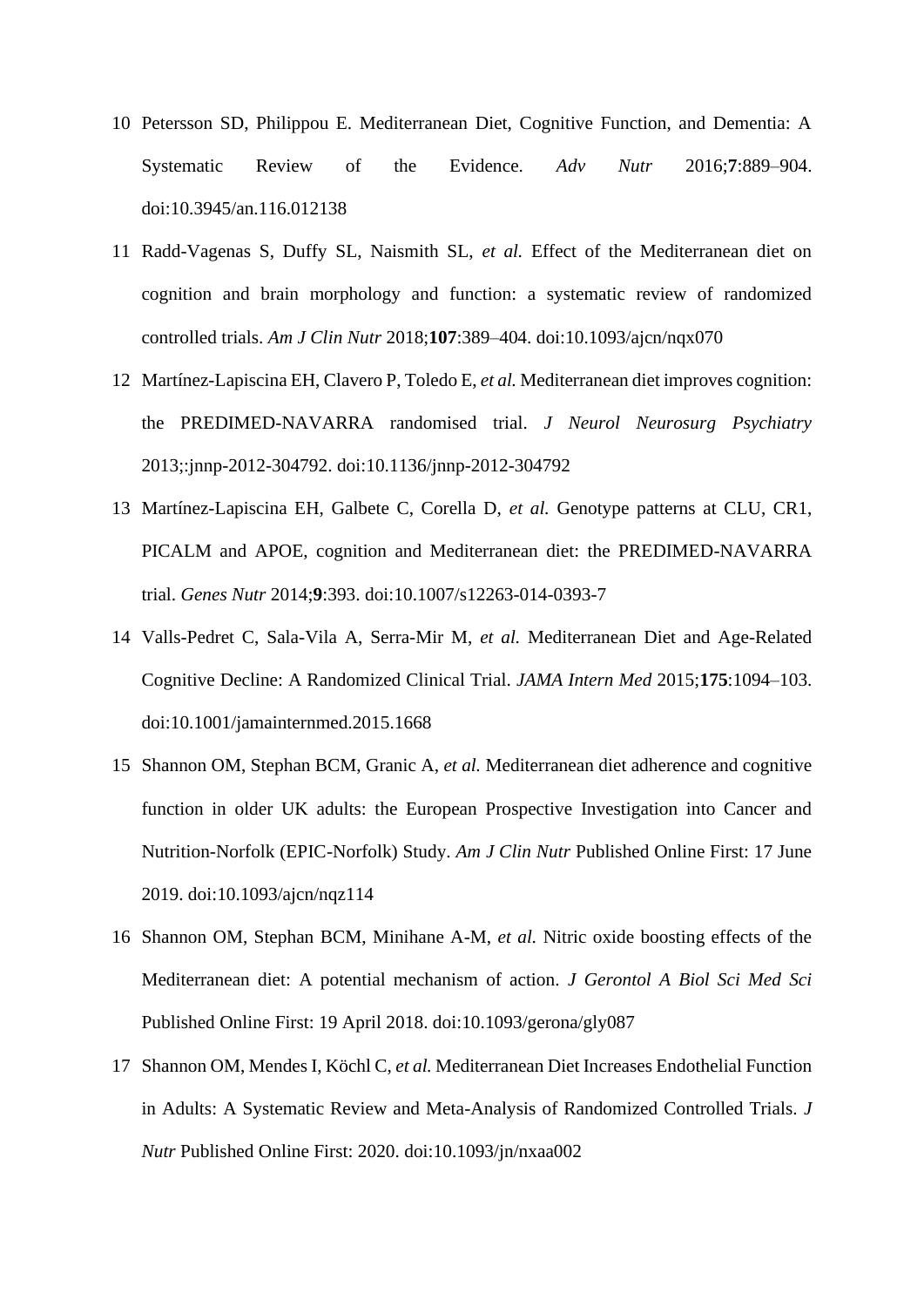- 18 Filippis FD, Pellegrini N, Vannini L, *et al.* High-level adherence to a Mediterranean diet beneficially impacts the gut microbiota and associated metabolome. *Gut* 2016;**65**:1812– 21. doi:10.1136/gutjnl-2015-309957
- 19 Berti V, Walters M, Sterling J, *et al.* Mediterranean diet and 3-year Alzheimer brain biomarker changes in middle-aged adults. *Neurology* 2018;**90**:e1789–98. doi:10.1212/WNL.0000000000005527
- 20 Vassilaki M, Aakre JA, Syrjanen JA, *et al.* Mediterranean Diet, Its Components, and Amyloid Imaging Biomarkers. *J Alzheimers Dis* 2018;**64**:281–90. doi:10.3233/JAD-171121
- 21 Xu W, Wang HF, Wan Y, *et al.* Leisure time physical activity and dementia risk: a doseresponse meta-analysis of prospective studies. *BMJ Open* 2017;**7**:e014706. doi:10.1136/bmjopen-2016-014706
- 22 Sanders LMJ, Hortobágyi T, la Bastide-van Gemert S, *et al.* Dose-response relationship between exercise and cognitive function in older adults with and without cognitive impairment: A systematic review and meta-analysis. *PLoS One* 2019;**14**. doi:10.1371/journal.pone.0210036
- 23 Sabia S, Dugravot A, Dartigues J-F, *et al.* Physical activity, cognitive decline, and risk of dementia: 28 year follow-up of Whitehall II cohort study. *BMJ* 2017;**357**:j2709. doi:10.1136/bmj.j2709
- 24 Lamb SE, Sheehan B, Atherton N, *et al.* Dementia And Physical Activity (DAPA) trial of moderate to high intensity exercise training for people with dementia: randomised controlled trial. *BMJ* 2018;**361**:k1675. doi:10.1136/bmj.k1675
- 25 Angevaren M, Aufdemkampe G, Verhaar HJJ, *et al.* Physical activity and enhanced fitness to improve cognitive function in older people without known cognitive impairment. *Cochrane Database Syst Rev* 2008;:CD005381. doi:10.1002/14651858.CD005381.pub3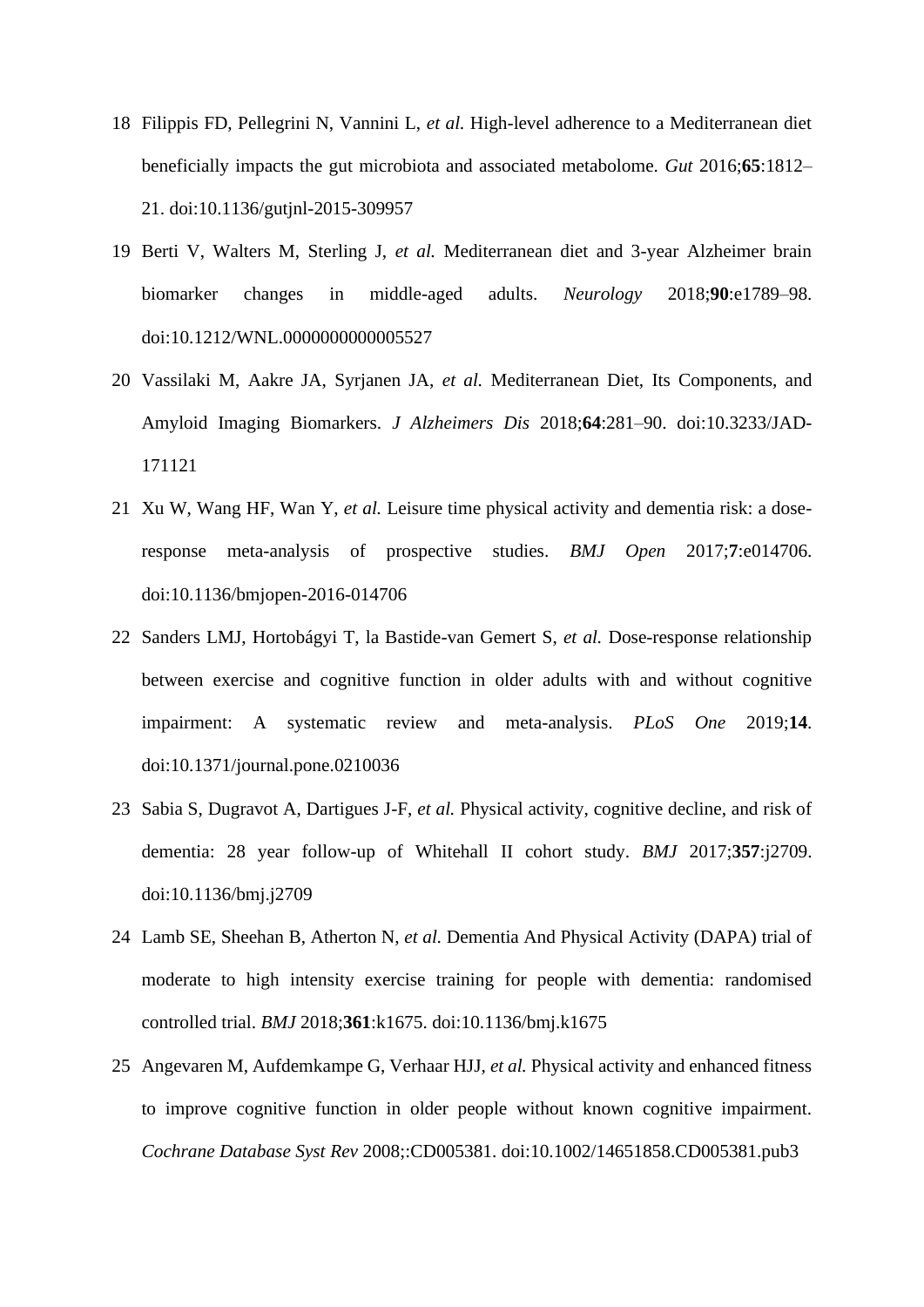- 26 Adlard PA, Perreau VM, Pop V, *et al.* Voluntary exercise decreases amyloid load in a transgenic model of Alzheimer's disease. *J Neurosci* 2005;**25**:4217–21. doi:10.1523/JNEUROSCI.0496-05.2005
- 27 Cotman CW, Berchtold NC, Christie L-A. Exercise builds brain health: key roles of growth factor cascades and inflammation. *Trends Neurosci* 2007;**30**:464–72. doi:10.1016/j.tins.2007.06.011
- 28 van Praag H, Shubert T, Zhao C, *et al.* Exercise enhances learning and hippocampal neurogenesis in aged mice. *J Neurosci* 2005;**25**:8680–5. doi:10.1523/JNEUROSCI.1731- 05.2005
- 29 Isaacs KR, Anderson BJ, Alcantara AA, *et al.* Exercise and the brain: angiogenesis in the adult rat cerebellum after vigorous physical activity and motor skill learning. *J Cereb Blood Flow Metab* 1992;**12**:110–9. doi:10.1038/jcbfm.1992.14
- 30 Radak Z, Hart N, Sarga L, *et al.* Exercise plays a preventive role against Alzheimer's disease. *J Alzheimers Dis* 2010;**20**:777–83. doi:10.3233/JAD-2010-091531
- 31 Ngandu T, Lehtisalo J, Solomon A, *et al.* A 2 year multidomain intervention of diet, exercise, cognitive training, and vascular risk monitoring versus control to prevent cognitive decline in at-risk elderly people (FINGER): a randomised controlled trial. *Lancet* 2015;**385**:2255–63. doi:10.1016/S0140-6736(15)60461-5
- 32 Charante EPM van, Richard E, Eurelings LS, *et al.* Effectiveness of a 6-year multidomain vascular care intervention to prevent dementia (preDIVA): a cluster-randomised controlled trial. *The Lancet* 2016;**388**:797–805. doi:10.1016/S0140-6736(16)30950-3
- 33 Andrieu S, Guyonnet S, Coley N, *et al.* Effect of long-term omega 3 polyunsaturated fatty acid supplementation with or without multidomain intervention on cognitive function in elderly adults with memory complaints (MAPT): a randomised, placebo-controlled trial. *Lancet Neurol* 2017;**16**:377–89. doi:10.1016/S1474-4422(17)30040-6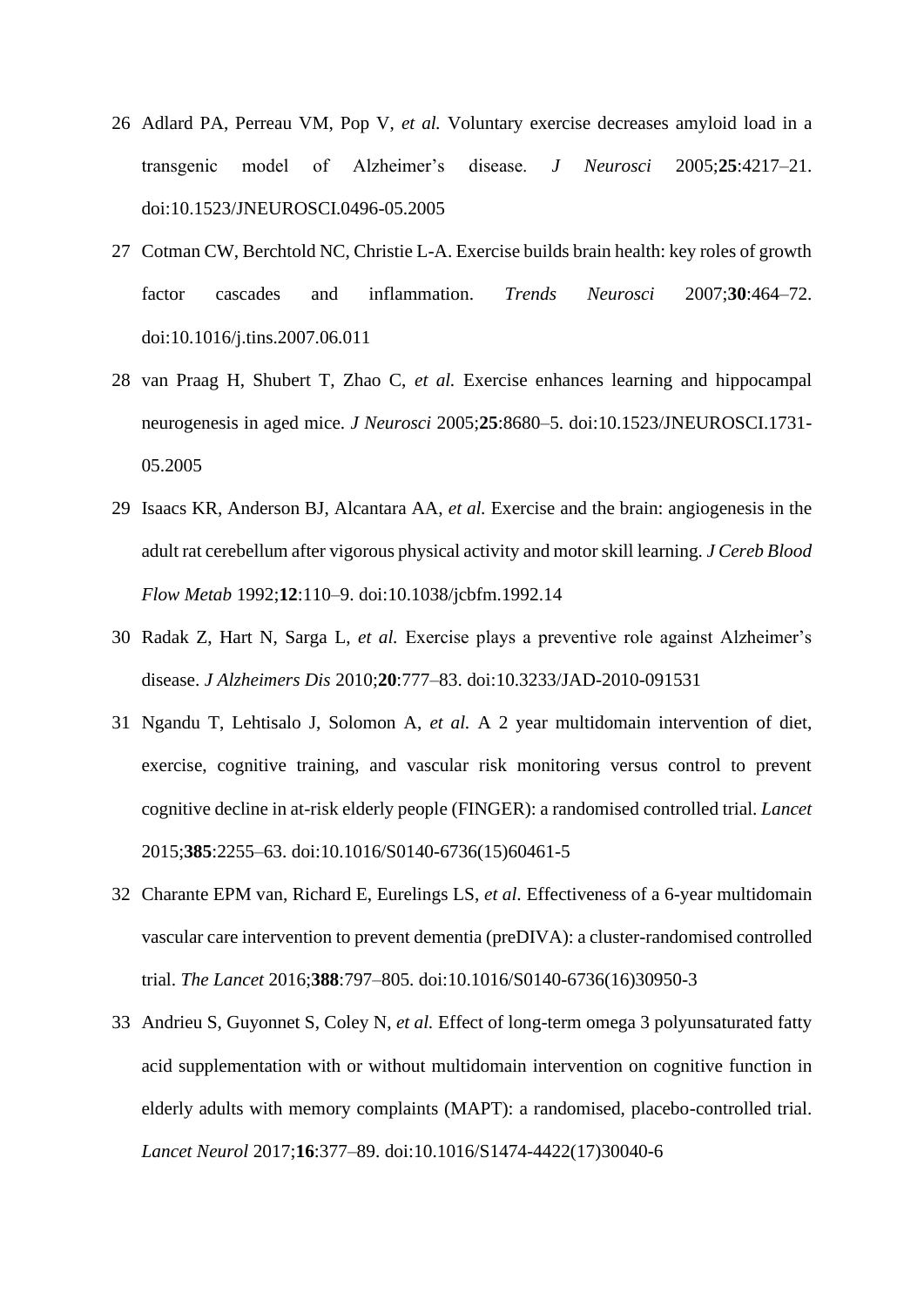- 34 Hardman RJ, Kennedy G, Macpherson H, *et al.* A randomised controlled trial investigating the effects of Mediterranean diet and aerobic exercise on cognition in cognitively healthy older people living independently within aged care facilities: the Lifestyle Intervention in Independent Living Aged Care (LIILAC) study protocol [ACTRN12614001133628]. *Nutr J* 2015;**14**:53. doi:10.1186/s12937-015-0042-z
- 35 Heffernan M, Andrews G, Fiatarone Singh MA, *et al.* Maintain Your Brain: Protocol of a 3-Year Randomized Controlled Trial of a Personalized Multi-Modal Digital Health Intervention to Prevent Cognitive Decline Among Community Dwelling 55 to 77 Year Olds. *J Alzheimers Dis*;**70**:S221–37. doi:10.3233/JAD-180572
- 36 Chan A-W, Tetzlaff JM, Gøtzsche PC, *et al.* SPIRIT 2013 explanation and elaboration: guidance for protocols of clinical trials. *BMJ* 2013;**346**. doi:10.1136/bmj.e7586
- 37 Knopman D, Boland LL, Mosley T, *et al.* Cardiovascular risk factors and cognitive decline in middle-aged adults. *Neurology* 2001;**56**:42–8.
- 38 Raz N, Rodrigue KM, Acker JD. Hypertension and the brain: vulnerability of the prefrontal regions and executive functions. *Behav Neurosci* 2003;**117**:1169–80. doi:10.1037/0735- 7044.117.6.1169
- 39 Debette S, Seshadri S, Beiser A, *et al.* Midlife vascular risk factor exposure accelerates structural brain aging and cognitive decline. *Neurology* 2011;**77**:461–8. doi:10.1212/WNL.0b013e318227b227
- 40 Sabia S, Fayosse A, Dumurgier J, *et al.* Association of ideal cardiovascular health at age 50 with incidence of dementia: 25 year follow-up of Whitehall II cohort study. *BMJ* 2019;**366**. doi:10.1136/bmj.l4414
- 41 Martínez-González MÁ, Corella D, Salas-Salvadó J, *et al.* Cohort profile: design and methods of the PREDIMED study. *Int J Epidemiol* 2012;**41**:377–85. doi:10.1093/ije/dyq250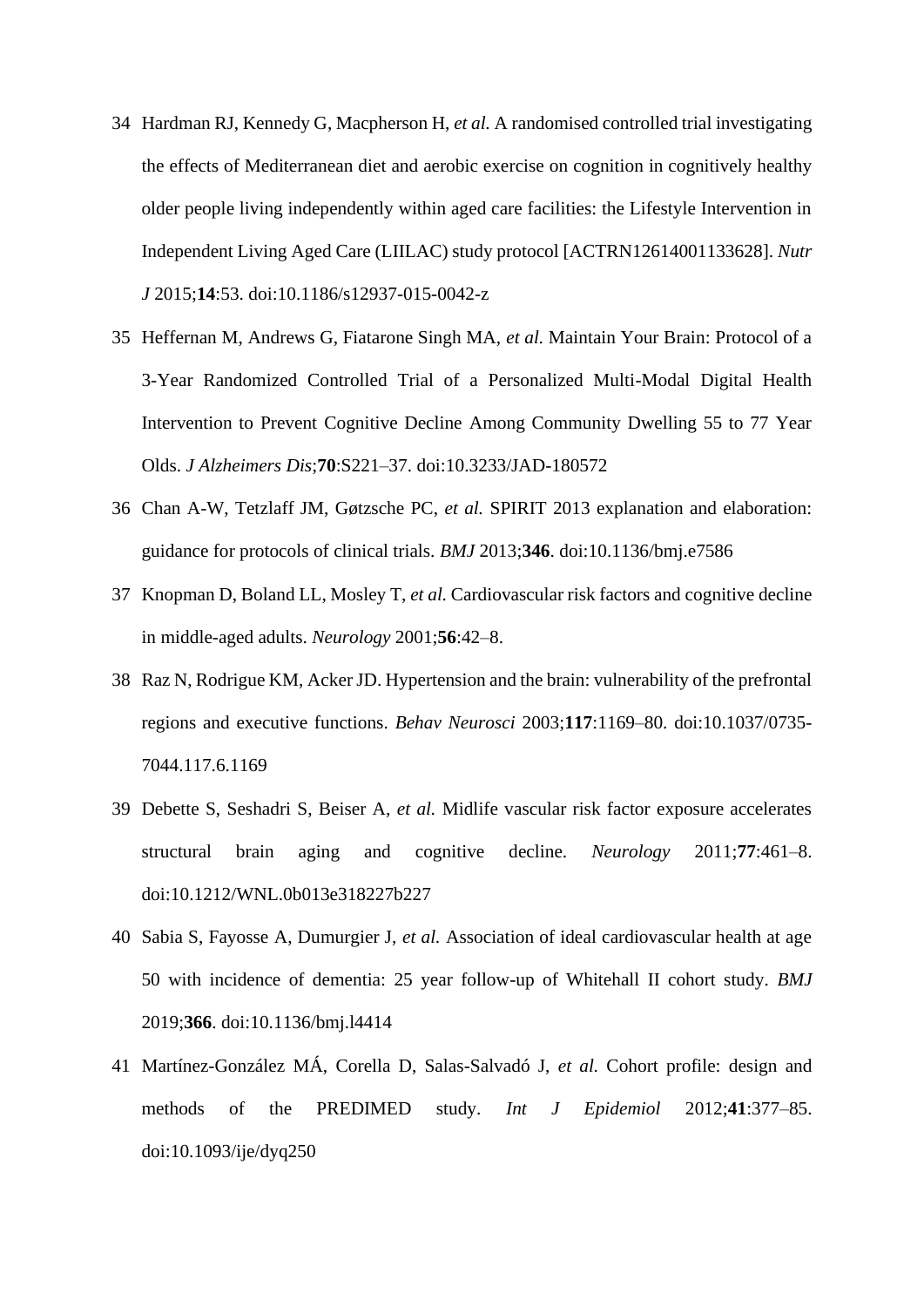- 42 Rzewnicki R, Auweele YV, Bourdeaudhuij ID. Addressing overreporting on the International Physical Activity Questionnaire (IPAQ) telephone survey with a population sample. *Public Health Nutrition* 2003;**6**:299–305. doi:10.1079/PHN2002427
- 43 Rattanabannakit C, Risacher SL, Gao S, *et al.* The Cognitive Change Index as a Measure of Self and Informant Perception of Cognitive Decline: Relation to Neuropsychological Tests. *J Alzheimers Dis* 2016;**51**:1145–55. doi:10.3233/JAD-150729
- 44 Trichopoulou A, Costacou T, Bamia C, *et al.* Adherence to a Mediterranean diet and survival in a Greek population. *N Engl J Med* 2003;**348**:2599–608. doi:10.1056/NEJMoa025039
- 45 Sofi F, Macchi C, Abbate R, *et al.* Mediterranean diet and health status: an updated metaanalysis and a proposal for a literature-based adherence score. *Public Health Nutr* 2014;**17**:2769–82. doi:10.1017/S1368980013003169
- 46 WHO. Global Recommendations on Physical Activity for Health. Published Online First: 2011.https://www.who.int/dietphysicalactivity/pa/en/
- 47 Lara J, O'Brien N, Godfrey A, *et al.* Pilot Randomised Controlled Trial of a Web-Based Intervention to Promote Healthy Eating, Physical Activity and Meaningful Social Connections Compared with Usual Care Control in People of Retirement Age Recruited from Workplaces. *PLoS ONE* 2016;**11**:e0159703. doi:10.1371/journal.pone.0159703
- 48 Moore SE, McEvoy CT, Prior L, *et al.* Barriers to adopting a Mediterranean diet in Northern European adults at high risk of developing cardiovascular disease. *J Hum Nutr Diet* 2018;**31**:451–62. doi:10.1111/jhn.12523
- 49 Jongstra S, Beishuizen C, Andrieu S, *et al.* Development and Validation of an Interactive Internet Platform for Older People: The Healthy Ageing Through Internet Counselling in the Elderly Study. *Telemed J E Health* 2017;**23**:96–104. doi:10.1089/tmj.2016.0066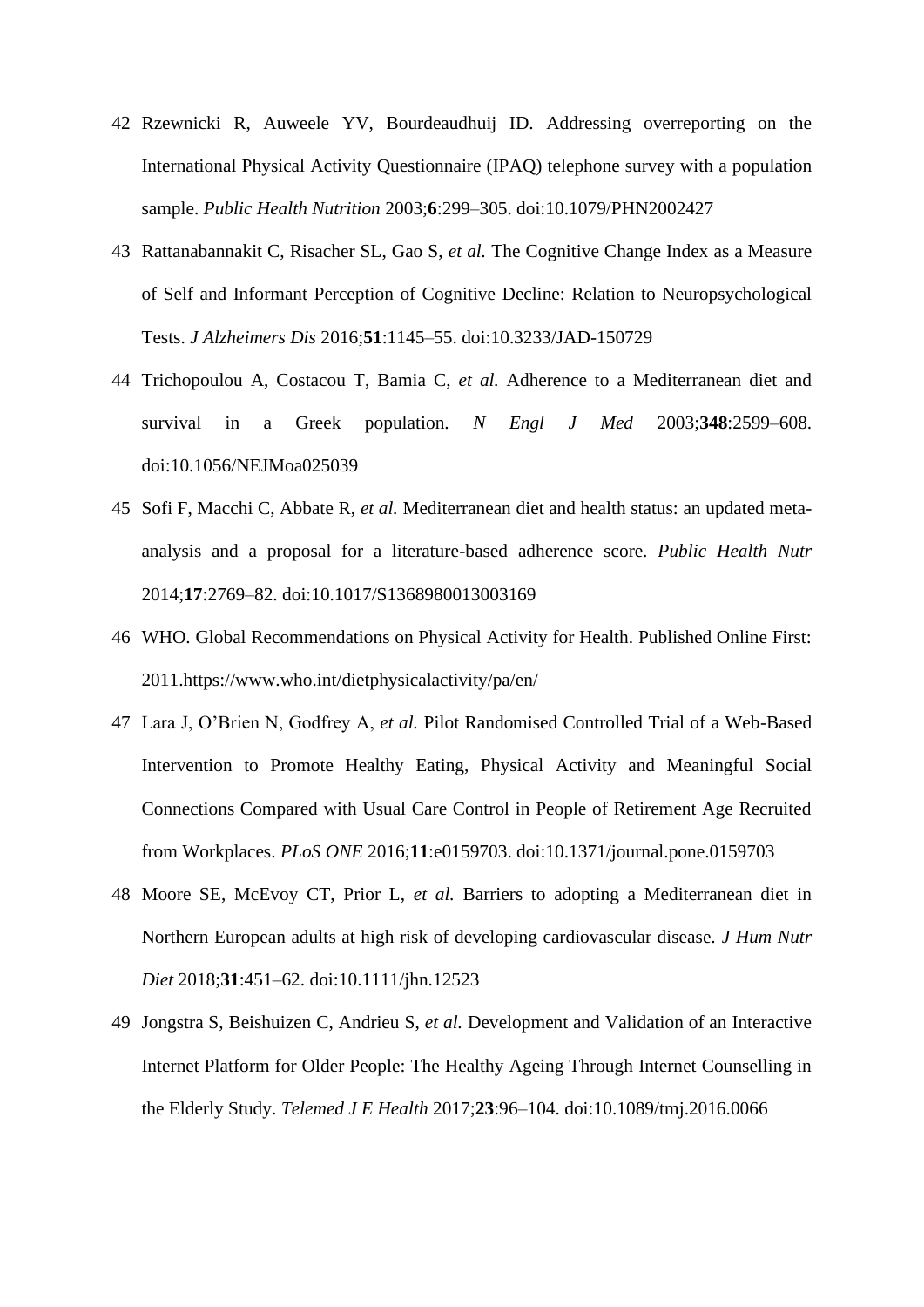- 50 Lara J, Evans EH, O'Brien N, *et al.* Association of behaviour change techniques with effectiveness of dietary interventions among adults of retirement age: a systematic review and meta-analysis of randomised controlled trials. *BMC Med* 2014;**12**:177. doi:10.1186/s12916-014-0177-3
- 51 Tong TYN, Imamura F, Monsivais P, *et al.* Dietary cost associated with adherence to the Mediterranean diet, and its variation by socio-economic factors in the UK Fenland Study. *Br J Nutr* 2018;**119**:685–94. doi:10.1017/S0007114517003993
- 52 National Institute for Health and Care Excellence. CVD risk assessment and management: Management of people with an estimated risk of 10% or more. 2019.
- 53 Simpson E, Bradley J, Poliakov I, *et al.* Iterative Development of an Online Dietary Recall Tool: INTAKE24. *Nutrients* 2017;**9**. doi:10.3390/nu9020118
- 54 Foster E, Lee C, Imamura F, *et al.* Validity and reliability of an online self-report 24-h dietary recall method (Intake24): a doubly labelled water study and repeated-measures analysis. *J Nutr Sci* 2019;**8**:e29. doi:10.1017/jns.2019.20
- 55 Bradley J, Simpson E, Poliakov I, *et al.* Comparison of INTAKE24 (an Online 24-h Dietary Recall Tool) with Interviewer-Led 24-h Recall in 11-24 Year-Old. *Nutrients* 2016;**8**. doi:10.3390/nu8060358
- 56 Nelson EC, Verhagen T, Noordzij ML. Health empowerment through activity trackers: An empirical smart wristband study. *Computers in Human Behavior* 2016;**62**:364–74. doi:10.1016/j.chb.2016.03.065
- 57 Tu S, Wong S, Hodges JR, *et al.* Lost in spatial translation A novel tool to objectively assess spatial disorientation in Alzheimer's disease and frontotemporal dementia. *Cortex* 2015;**67**:83–94. doi:10.1016/j.cortex.2015.03.016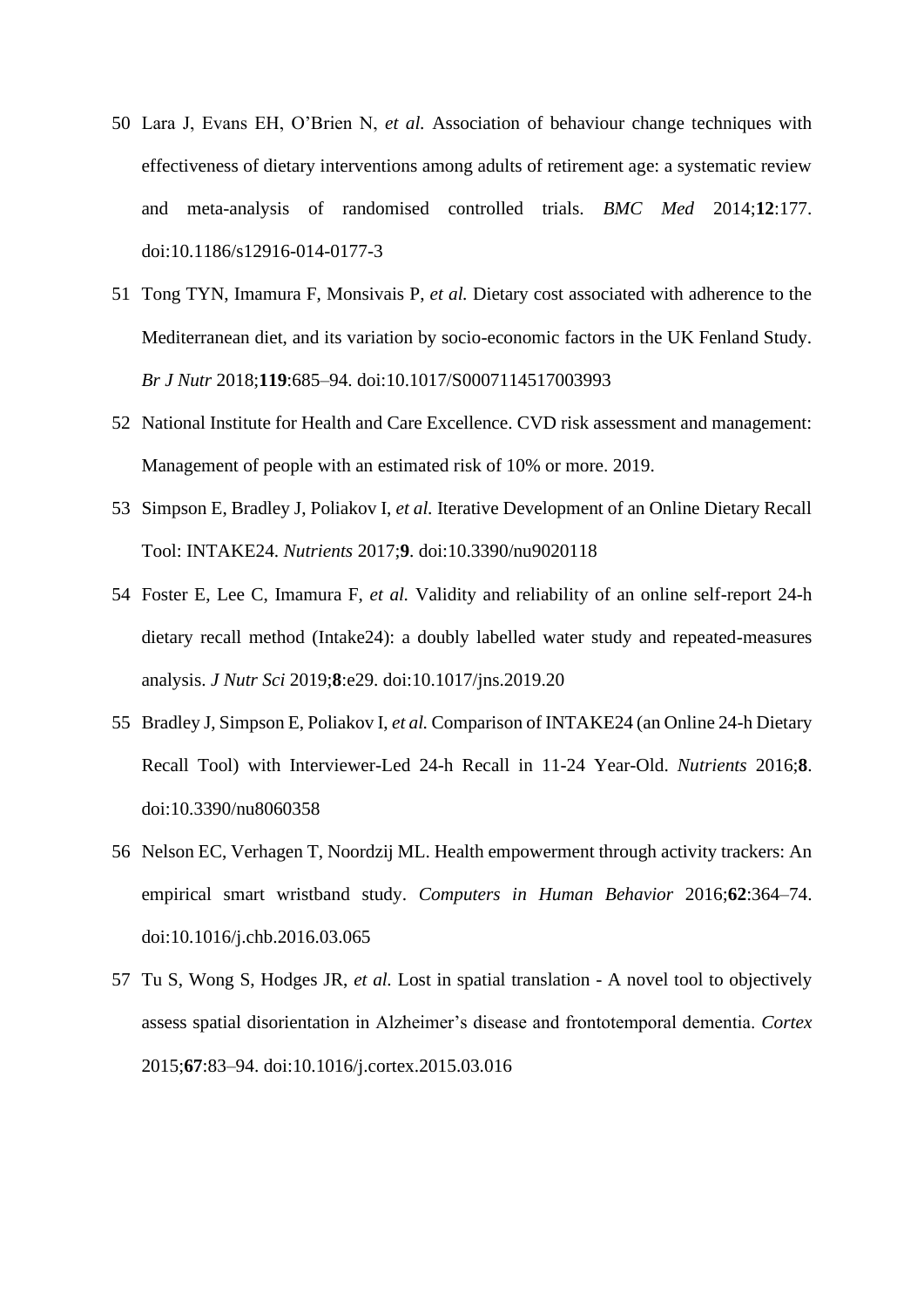- 58 Tu S, Spiers HJ, Hodges JR, *et al.* Egocentric versus Allocentric Spatial Memory in Behavioral Variant Frontotemporal Dementia and Alzheimer's Disease. *J Alzheimers Dis* 2017;**59**:883–92. doi:10.3233/JAD-160592
- 59 Coughlan G, Flanagan E, Jeffs S, *et al.* Diagnostic relevance of spatial orientation for vascular dementia: A case study. *Dement Neuropsychol* 2018;**12**:85–91. doi:10.1590/1980-57642018dn12-010013
- 60 Ritchie K, Carrière I, Howett D, *et al.* Allocentric and Egocentric Spatial Processing in Middle-Aged Adults at High Risk of Late-Onset Alzheimer's Disease: The PREVENT Dementia Study. *J Alzheimers Dis* 2018;**65**:885–96. doi:10.3233/JAD-180432
- 61 Coutrot A, Schmidt S, Coutrot L, *et al.* Virtual navigation tested on a mobile app is predictive of real-world wayfinding navigation performance. *PLOS ONE* 2019;**14**:e0213272. doi:10.1371/journal.pone.0213272
- 62 Coughlan G, Laczó J, Hort J, *et al.* Spatial navigation deficits overlooked cognitive marker for preclinical Alzheimer disease? *Nature Reviews Neurology* 2018;**14**:496–506. doi:10.1038/s41582-018-0031-x
- 63 Coughlan G, Coutrot A, Khondoker M, *et al.* Toward personalized cognitive diagnostics of at-genetic-risk Alzheimer's disease. *Proc Natl Acad Sci U S A* 2019;**116**:9285–92. doi:10.1073/pnas.1901600116
- 64 Stergiou George, Palatini Paolo, Asmar Roland, *et al.* Blood Pressure Measurement and Hypertension Diagnosis in the 2017 US Guidelines. *Hypertension* 2018;**71**:963–5. doi:10.1161/HYPERTENSIONAHA.118.10853
- 65 Raitakari OT, Celermajer DS. Flow-mediated dilatation. *Br J Clin Pharmacol* 2000;**50**:397–404. doi:10.1046/j.1365-2125.2000.00277.x
- 66 Ordovas JM, Ferguson LR, Tai ES, *et al.* Personalised nutrition and health. *BMJ* 2018;**361**. doi:10.1136/bmj.k2173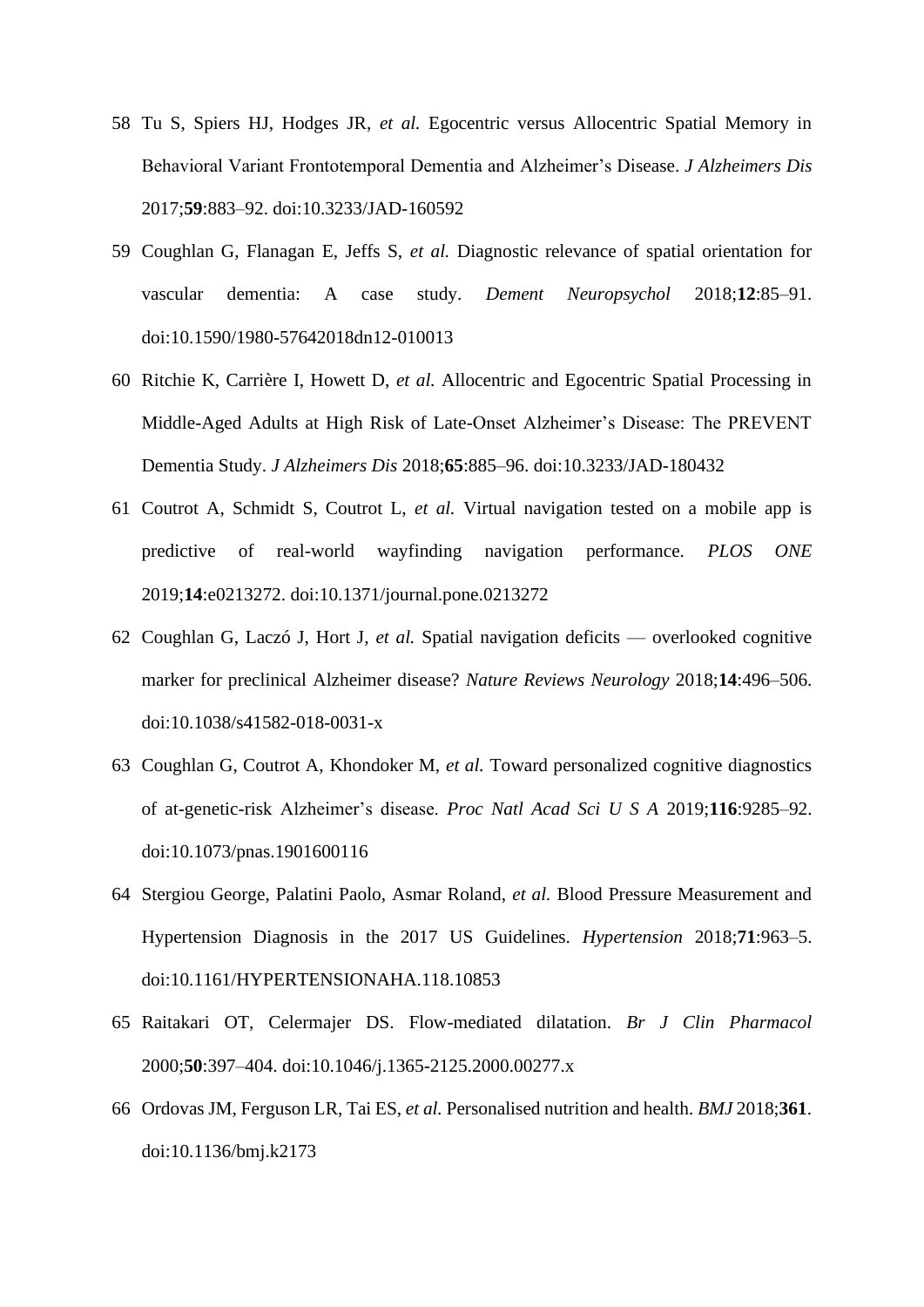- 67 Celis-Morales C, Lara J, Mathers JC. Personalising nutritional guidance for more effective behaviour change. *Proc Nutr Soc* 2015;**74**:130–8. doi:10.1017/S0029665114001633
- 68 Celis-Morales C, Livingstone KM, Marsaux CF, *et al.* Effect of personalized nutrition on health-related behaviour change: evidence from the Food4Me European randomized controlled trial. *Int J Epidemiol* 2017;**46**:578–88. doi:10.1093/ije/dyw186
- 69 Jennings A, Berendsen AM, de Groot LCPGM, *et al.* Mediterranean-Style Diet Improves Systolic Blood Pressure and Arterial Stiffness in Older Adults. *Hypertension* 2019;**73**:578– 86. doi:10.1161/HYPERTENSIONAHA.118.12259
- 70 Cress ME, Buchner DM, Prohaska T, *et al.* Physical Activity Programs and Behavior Counseling in Older Adult Populations. *Medicine & Science in Sports & Exercise* 2004;**36**:1997–2003. doi:10.1249/01.MSS.0000145451.08166.97
- 71 Rivera-Torres S, Fahey TD, Rivera MA. Adherence to Exercise Programs in Older Adults: Informative Report. *Gerontology and Geriatric Medicine* 2019;**5**:2333721418823604. doi:10.1177/2333721418823604
- 72 Brunt A, Albines D, Hopkins-Rosseel D. The Effectiveness of Exercise on Cognitive Performance in Individuals with Known Vascular Disease: A Systematic Review. *Journal of Clinical Medicine* 2019;**8**:294. doi:10.3390/jcm8030294
- 73 Schulze MB, Martínez-González MA, Fung TT, *et al.* Food based dietary patterns and chronic disease prevention. *BMJ* 2018;**361**:k2396. doi:10.1136/bmj.k2396
- 74 Staudacher HM, Irving PM, Lomer MCE, *et al.* The challenges of control groups, placebos and blinding in clinical trials of dietary interventions. *Proc Nutr Soc* 2017;**76**:203–12. doi:10.1017/S0029665117000350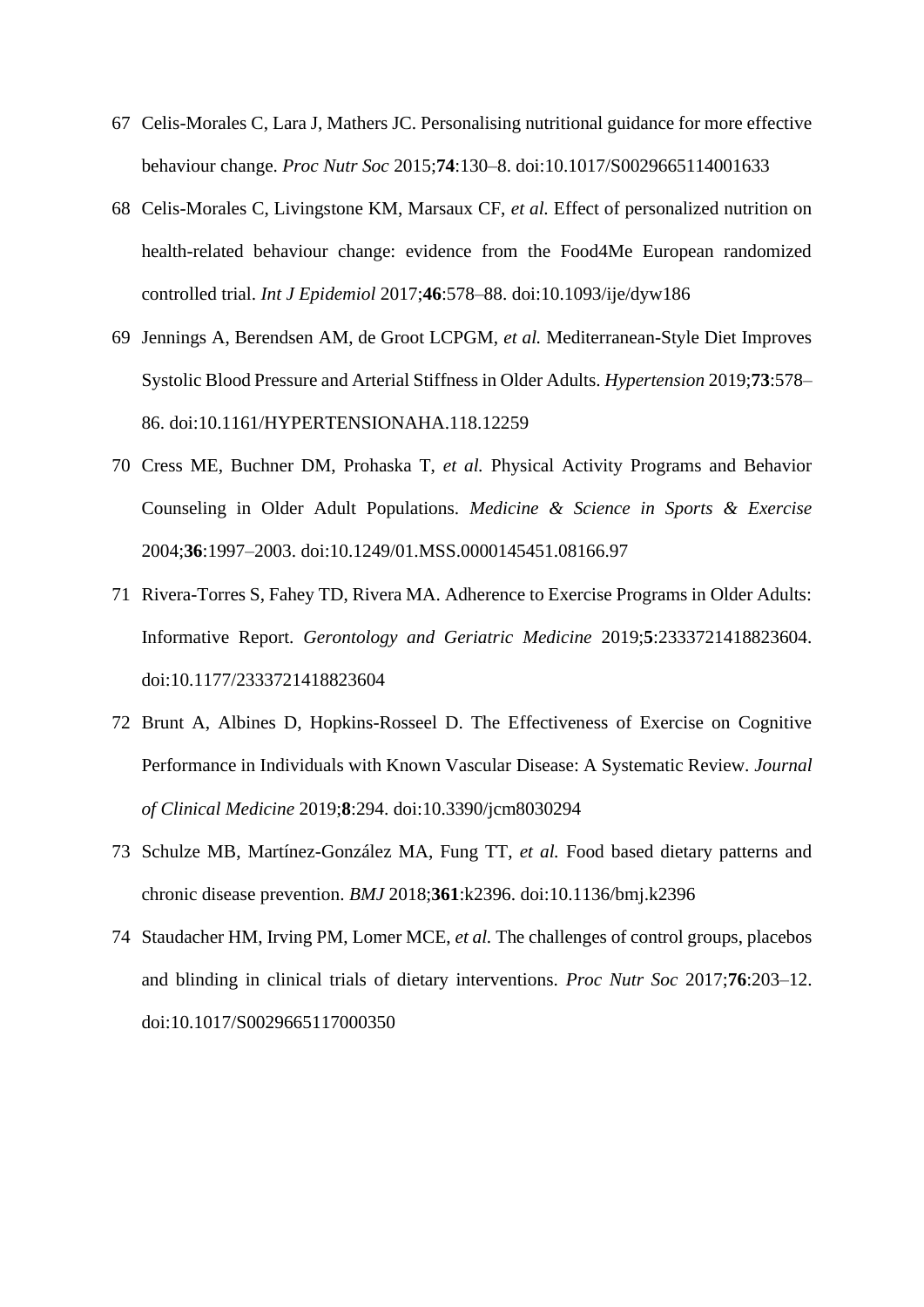#### **AUTHOR CONTRIBUTIONS**

OMS, VL, and RB wrote the initial draft of the manuscript. RG, AJ, BCMS, MH, GMB, S-MP, SH, WH, SA, MS, JCM and AMM provided specific content and critically revised the manuscript. All authors approved the final version of the manuscript prior to submission.

# **FUNDING STATEMENT**

This research was supported by the Alzheimer's Research UK Prevention and Risk Reduction Fund (ARUK-PRRF2017-006). The funders had no role in the study design, data collection, analysis and interpretation, the preparation of the manuscript, or in the decision to submit the article for publication.

# **COMPETING INTERESTS**

The authors declare no competing interests.

## **DEDICATION**

We dedicate this paper to Dr Narelle Berry, our colleague and friend, who died on the 24<sup>th</sup> July 2019, aged 40y. Narelle was a Lecturer in Vascular Physiology, in Norwich Medical School, UEA. She was instrumental in preparing the original grant bid to ARUK, and was particularly focussed on delivered the MRI, BP and other vascular measures in MedEx. Being highly experienced in nutrition interventions, Narelle also made a large contribution to the design of the MedDiet intervention.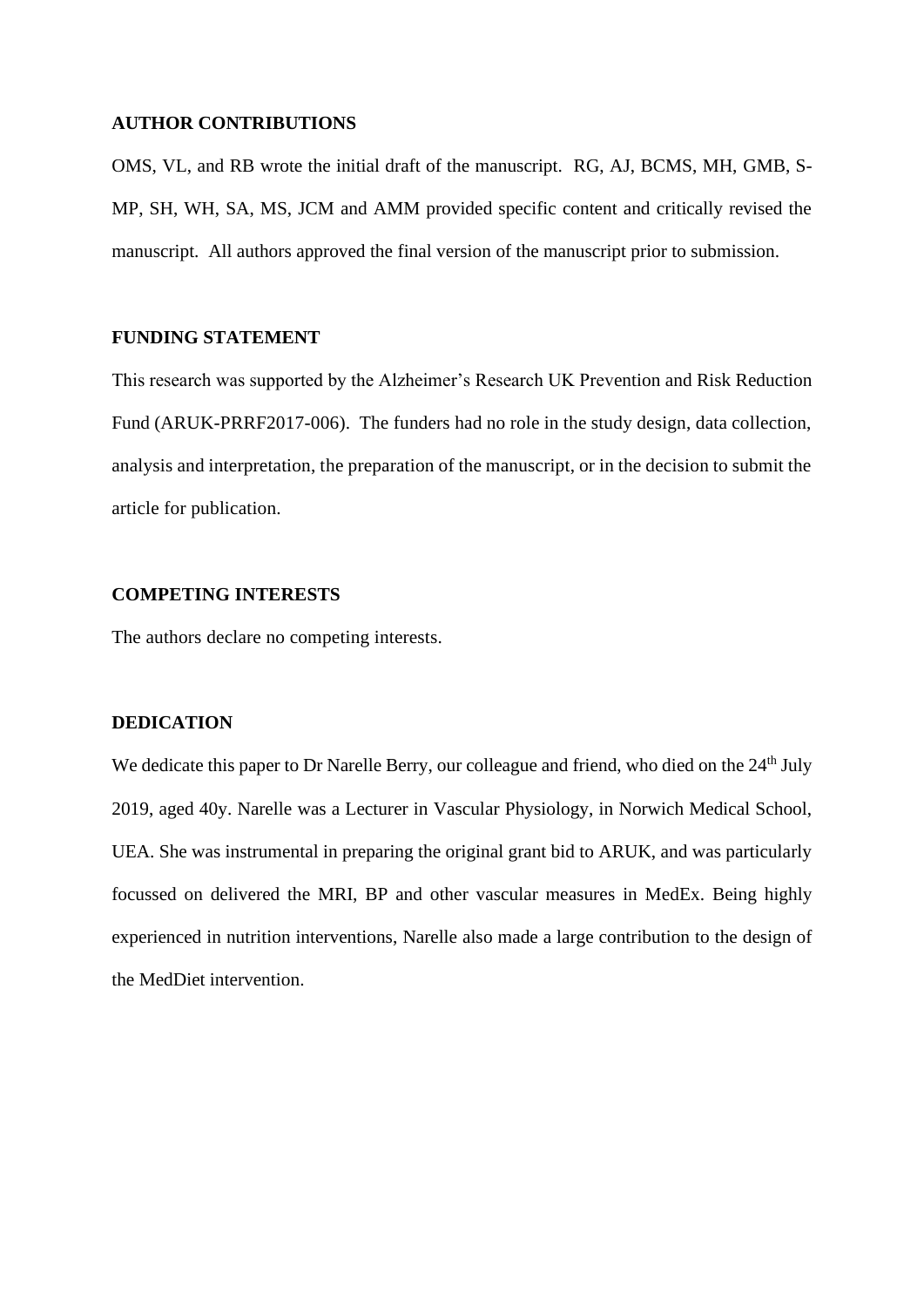# **TABLES**

# **Table 1: Inclusion and exclusion criteria for the MedEx-UK trial**

# **Inclusion Criteria**

- Male and female aged 55-74 years
- ORISK2 score  $> 10\%$
- Stable use of any prescribed medication for at least four weeks
- Understands and is willing and able to comply with all study procedures
- Has access to, and able to use, the internet and a computer/tablet
- Normal, or corrected to normal, vision and hearing
- Fluent in written and spoken English

# **Exclusion Criteria**

# **Health**

- Diagnosis of Alzheimer's disease, other forms of dementia, Mild Cognitive Impairment, or other significant neurological disorder
- Cognition not within the normal range, based on a score of less than 23 on the Montreal Cognitive Assessment (MoCA); or indication of cognitive decline, based on a score of 2 or more on Ascertain Dementia (AD-8)
- Evidence of impairment of Instrumental Activities of Daily Living (IADLS)
- Moderate to severe depression, assessed by the Patient Health Questionnaire (PHQ-9)
- Moderate to severe anxiety, assessed by the Generalised Anxiety Disorder A (GAD-7) questionnaire
- Current psychotic illness (delusional disorder/schizophrenia)
- History of serious mental illness know to affect cognition (schizophrenia, schizoaffective disorder, bipolar disorder)
- Subjects with other clinically diagnosed psychiatric disorders likely to affect the cognitive measures (as judged by a clinical advisor)
- HIV positive
- Past history or previous MRI evidence of brain damage, significant head trauma (including loss of consciousness as a result), brain surgery, stroke, or serious neurological disorders
- History of alcohol or drug dependency in the last two years
- Subjects with existing diagnosed gastrointestinal disorders likely to impact study results (as judged by a clinical advisor)
- History of any major cardiovascular event, such as a myocardial infarction, stroke or TIA
- Severe chronic obstructive pulmonary disease
- Cancer, or cancer treatment within the last 12 months
- Diagnosis of type 1 or type 2 diabetes diagnosed less than three months ago
- Clinical diagnosis of liver or kidney disease (level 3 and above)
- Diagnosed Epilepsy
- Subjects with any other existing medical conditions likely to influence the study measures (as judged by a clinical advisor)
- BMI of more than  $40\text{kg/m}^2$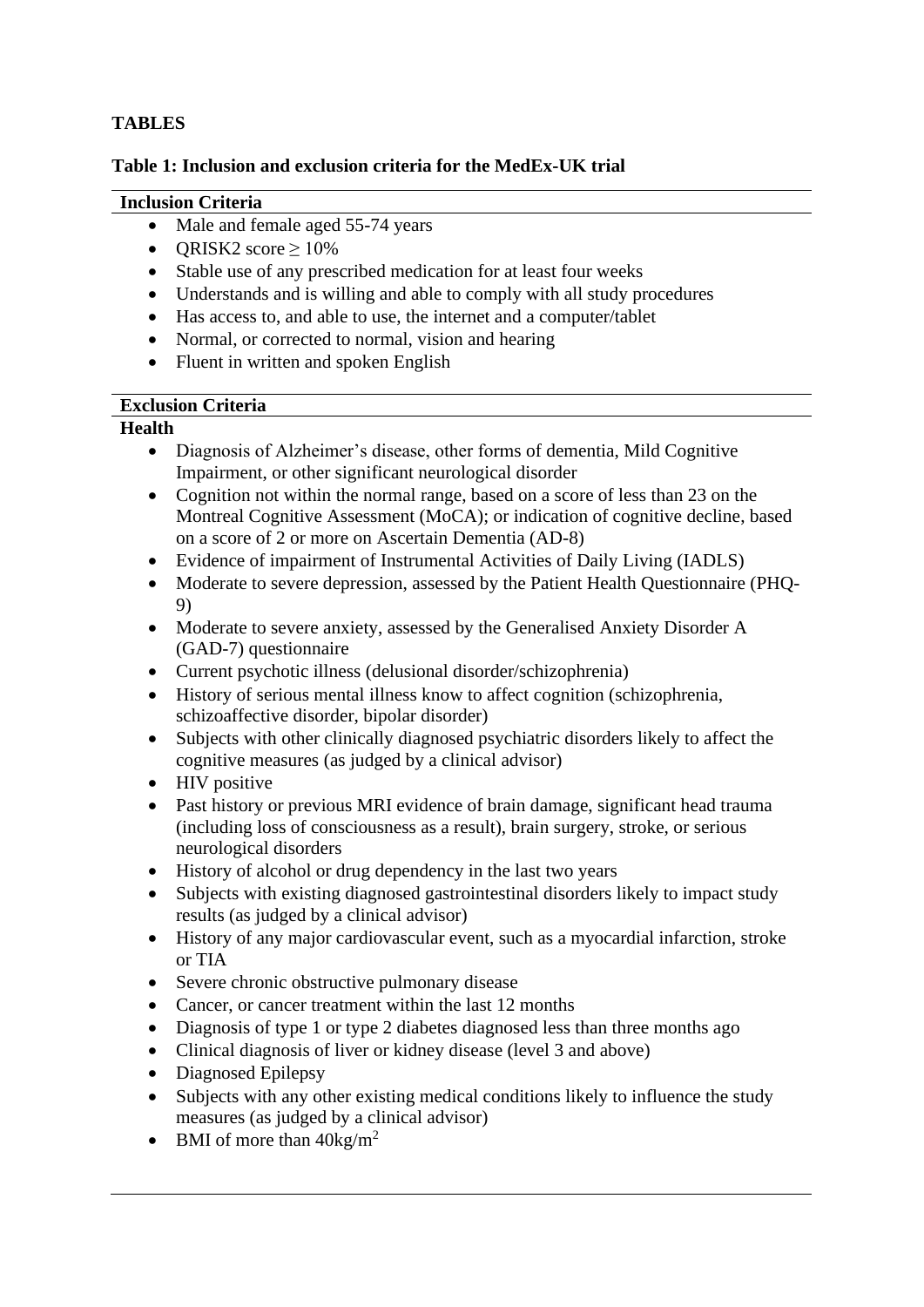# **Lifestyle**

- Habitual Mediterranean Diet Score (MDS) of more than 8 (on the 14-point MEDAS questionnaire)
- Habitual physical activity of more than 90 minutes moderate activity per week, assessed using the International Physical Activity Questionnaire short form
- Currently engaged in a weight loss, other dietary, or physical activity intervention

# **Other**

- Currently, a participant or have participated in any other study involving an investigational product in the last four weeks
- Metal implants, e.g. pacemaker that precludes MRI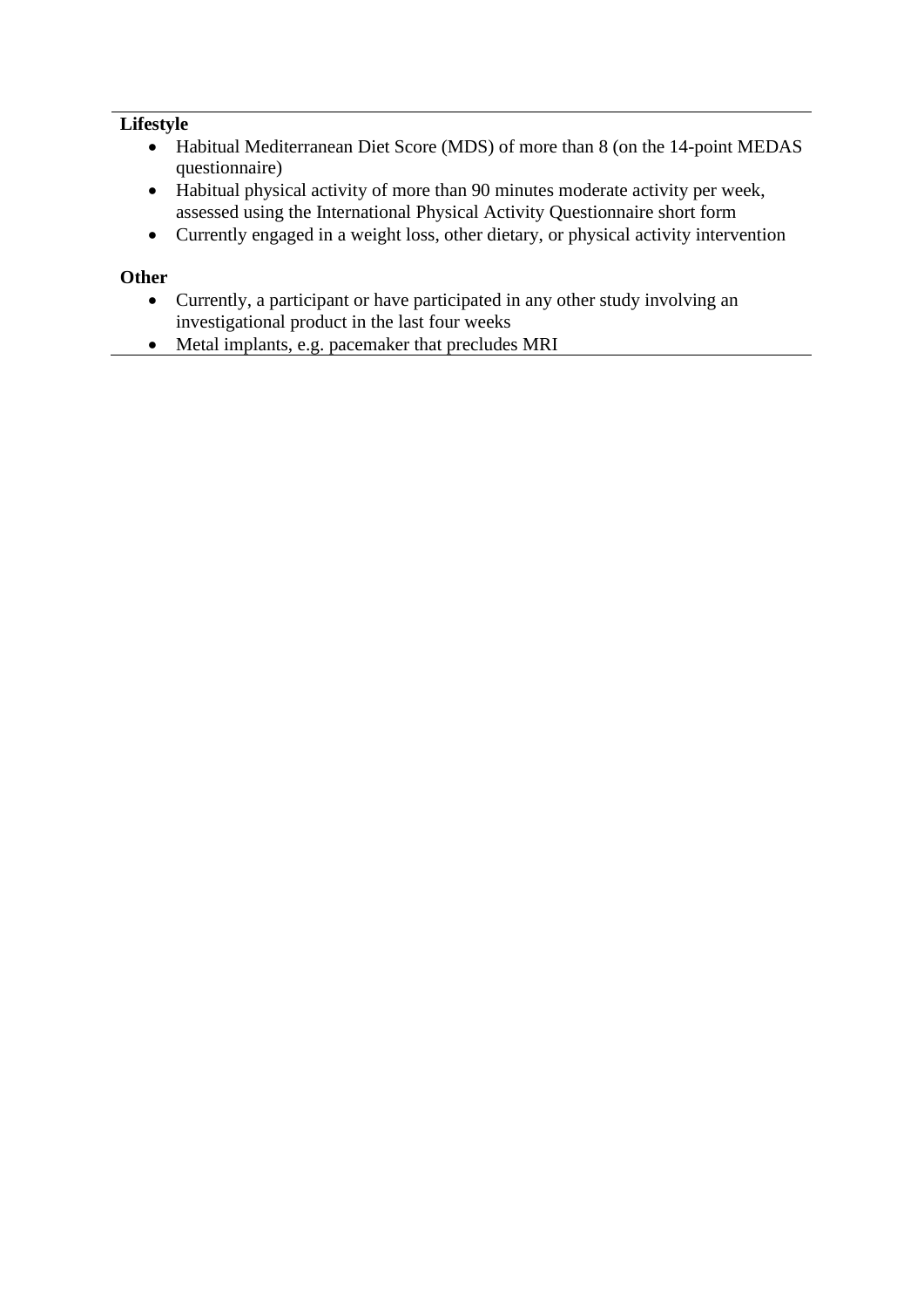| <b>Variable</b>                 | <b>Methods</b>                                            |
|---------------------------------|-----------------------------------------------------------|
| Height $(cm)$ and weight $(kg)$ | Stadiometry and calibrated, electronic scales             |
| Resting blood pressure          | Calibrated, automated sphygmomanometers                   |
| (mmHg)                          |                                                           |
| Blood cholesterol               | 4 ml blood sample                                         |
| Cognitive function              | Montreal Cognitive Assessment (MoCA)                      |
| Subjective memory               | Cognitive Change Index (CCI)                              |
| complaints                      |                                                           |
| Depression                      | Participant Health Questionnaire (PHQ-9)                  |
| Anxiety                         | General Anxiety Disorder questionnaire (GAD-7)            |
| Memory decline                  | Ascertain Dementia 8-item informant questionnaire (AD-8)  |
|                                 | and Instrumental Activities of Daily Living questionnaire |
|                                 | (IADL).                                                   |

**Table 2: A summary of measures obtained during the onsite screening visit**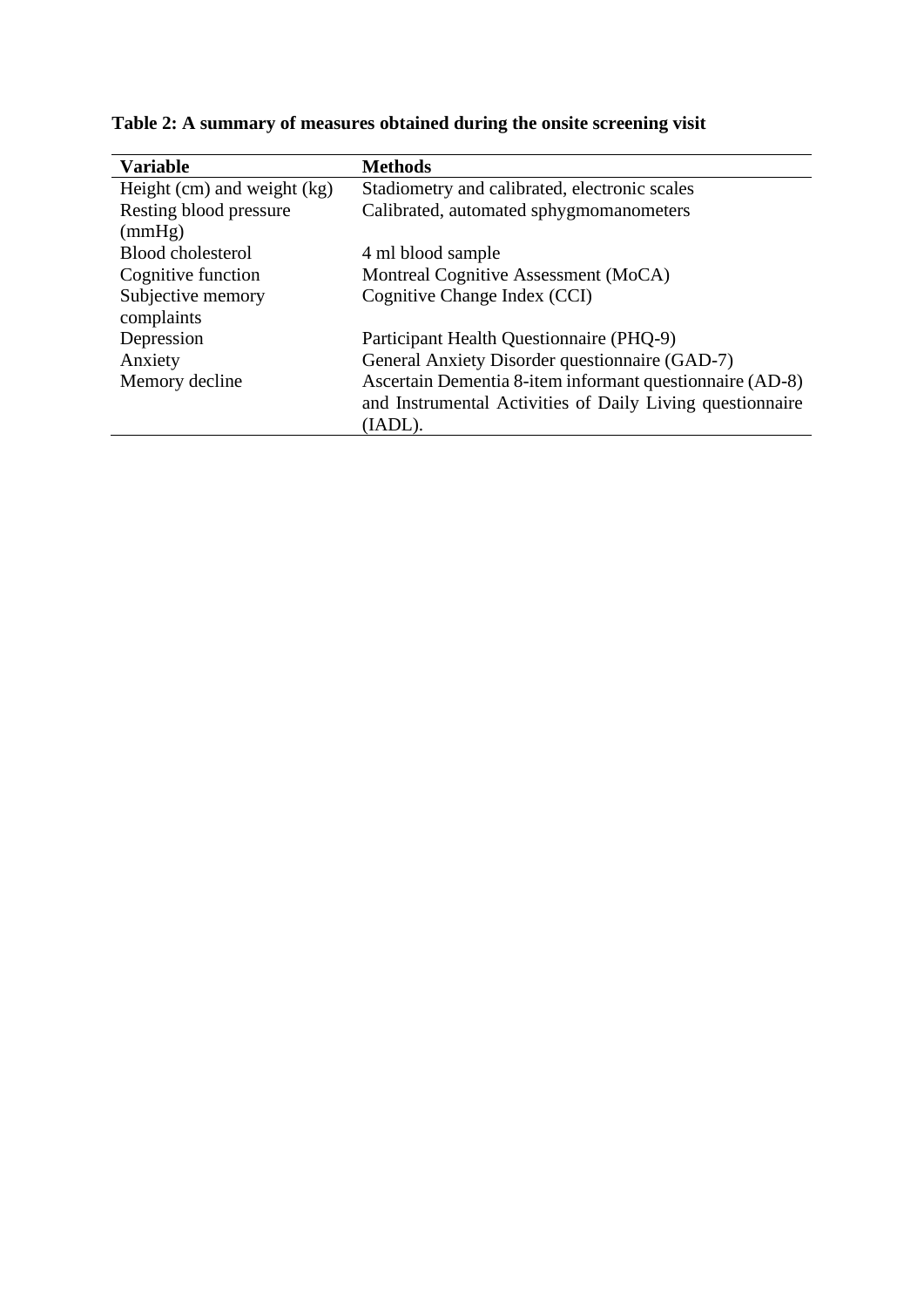| <b>Task</b>                     | <b>Time</b>                  | <b>Extended NTB sub-domain</b> |
|---------------------------------|------------------------------|--------------------------------|
|                                 | Part 1                       |                                |
|                                 | <b>Total 45-50</b>           |                                |
|                                 | (including instruction time) |                                |
| <b>Verbal Paired Associates</b> | $9-12$                       | Memory                         |
| <b>Visual Paired Associates</b> | 6                            | Memory                         |
| <b>COWAT</b>                    | 3                            | <b>Executive function</b>      |
| <b>CFT</b>                      |                              | <b>Executive function</b>      |
| Digit Symbol Substitution       | 2                            | Processing speed               |
| TMT A & B                       | 5                            | <b>Executive function</b>      |
| Verbal Paired Associates,       | $5 - 8$                      | Memory                         |
| delayed recall*                 |                              |                                |
| Visual Paired Associates,       | 6                            | Memory                         |
| delayed recall                  |                              |                                |
|                                 |                              |                                |
|                                 | <b>BREAK</b>                 |                                |
|                                 | Part 2                       |                                |
|                                 | <b>Total 45-50</b>           |                                |
|                                 | (including instruction time) |                                |
| <b>RAVLT</b>                    | $10 - 15$                    | Memory                         |

# **Table 3: Cognitive tests used in the MedEx-UK trial**

| $10-15$ | Memory                              |
|---------|-------------------------------------|
| $5-10$  | <b>Executive function, Response</b> |
|         | inhibition                          |
| $3-5$   | <b>Executive function</b>           |
| 10      | Spatial navigation                  |
|         | Memory                              |
| $10-15$ | Spatial navigation                  |
|         |                                     |